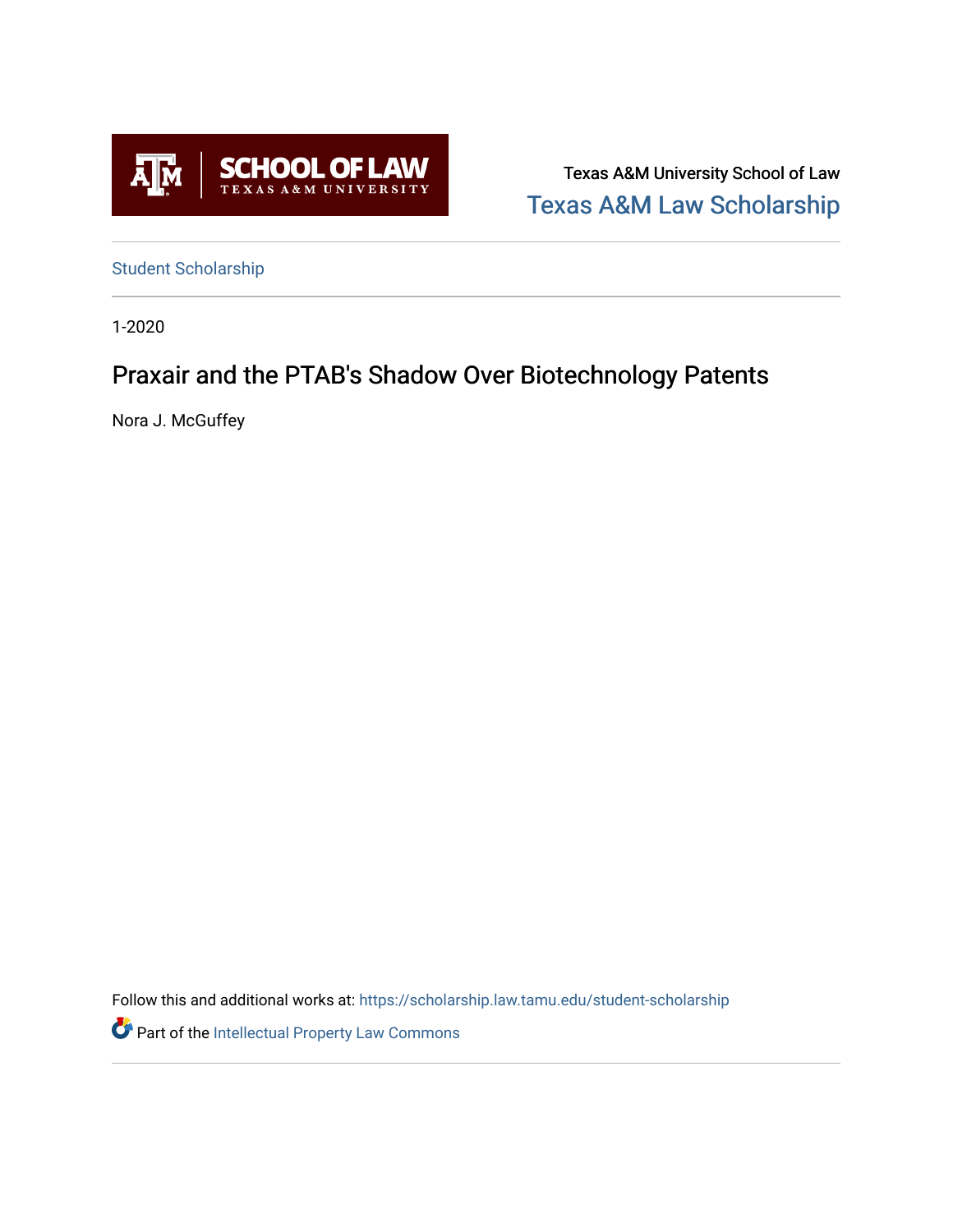## *PRAXAIR* **AND THE PTAB'S SHADOW OVER BIOTECHNOLOGY PATENTS**

### NORA J. MCGUFFEY<sup>\*</sup>

#### **ABSTRACT**

*The biotechnology industry is one of the fastest growing fields in research and development. This may be attributed to the decision in* Diamond v. Chakrabarty*, where the Supreme Court held that a biotechnology invention was patent-eligible subject matter under 35 U.S.C. § 101. However, recent Supreme Court rulings have left the boundaries of § 101 uncertain, unworkable, and difficult for biotechnology industries to gain patent protections for their inventions. Before Congress enacted the AIA in 2011, the courts were the biggest influence on shaping the doctrine of patent eligible subject matter under § 101. But now with the new AIA post-grant proceedings, the PTAB plays an influential role in determining subject-matter eligibility.*

*Through the new AIA post-grant proceedings, the PTAB has the ability to hear petitions that challenge the validity of a patent under §§ 101, 102, 103, or 112. But after the recent decision in* Praxair Distribution., Inc. v. Mallinckrodt Hospital Products IP Ltd.*, the PTAB may now begin exerting too much influence over the doctrine of § 101. This decision, a case heard in* inter partes *review, threatens to stretch the PTAB's power dangerously thin. Under the AIA, cases reviewed in* inter partes *review may not present challenges on patentable subject matter under § 101. However, in* Praxair*, the PTAB used parts of a § 101 analysis to determine that the claims were ineligible subject matter. The Federal Circuit affirmed the PTAB's reasoning, suggesting that PTAB may be able to expand the reach of § 101 and allow petitioners to bring eligibility claims in* inter partes *review—where it is statutorily not allowed. Overall, the PTAB's power over eligible subject matter makes it easier for applications and patents to be invalidated under § 101. This could particularly harm biotechnology and bioscience industries where patent protection is at a disadvantage.*

*This Note will discuss how the Supreme Court and PTAB have affected the subject-matter eligibility under § 101 and how this impacts patent rights for biotechnology innovation. Specifically, this Note will discuss how the PTAB's* 

<sup>\*</sup> J.D. Candidate, Texas A&M University School of Law, May 2020; B.S. in Genetics, Texas A&M University, May 2017. I would like to thank my advisor, Professor Saurabh Vishnubhakat, for his advice and guidance throughout the writing process. I would also like to thank my family and friends for their endless patience and support.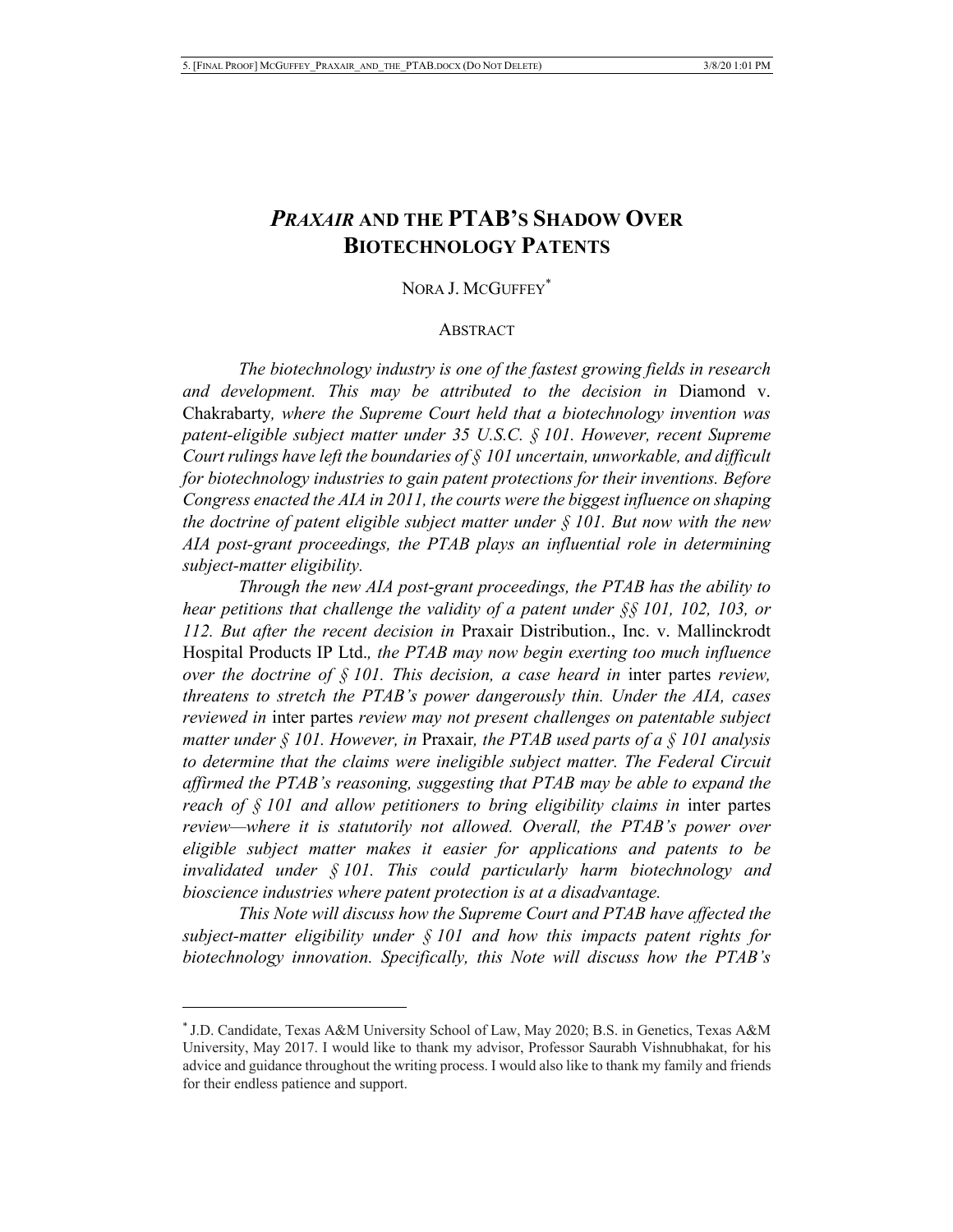*decision in* Praxair *has expanded the scope of* inter partes *review and further added to the uncertainty of patentable subject matter.*

## TABLE OF CONTENTS

| IV. THE EFFECTS OF PRAXAIR ON PATENT ELIGIBILITY UNDER § 101 132 |
|------------------------------------------------------------------|
|                                                                  |
|                                                                  |

#### **INTRODUCTION**

Biotechnology is one of the fastest growing fields of research. The study of biotechnology encompasses many different fields of research and development, including biology, genetics, medicine, and software and technology. Advancements in biotechnology combine biological mechanisms and technology to invent new products such as drugs, diagnostic tests, and other pharmaceutical related inventions.<sup>1</sup> The biotechnology industry has produced drugs and vaccines for cancer, Alzheimer's disease, Parkinson's disease, diabetes, AIDS, and others.<sup>2</sup> Additionally, biotechnology produces hundreds of diagnostic tests based on the identification of genetic mutations in human  $DNA^3$ . Molecular diagnostics play a key part in medical research and development because it can identify genetic mutations in human DNA to show an individual's predisposition to certain diseases and conditions.4 Some of the most prominent diagnostic tools identify an individual's genetic susceptibility to breast or ovarian cancer and detect pathogens

<sup>&</sup>lt;sup>1</sup> CLAUDE BARFIELD & JOHN E. CALFEE, BIOTECHNOLOGY AND THE PATENT SYSTEM: BALANCING INNOVATION AND PROPERTY RIGHTS 3–4 (2007).

<sup>&</sup>lt;sup>2</sup> *Id.* at 4 (discussing the advancement of different biotechnology drugs and vaccines).

<sup>3</sup> *Id.*

<sup>4</sup> *Id.*; *see also* Jeffrey A. Lefstin, Peter S. Menell, & David O. Taylor, *Final Report of the Berkeley Center for Law & Technology Section 101 Workshop: Addressing Patent Eligibility Changes*, 33 BERKELEY TECH. L.J. 551, 582 (2018).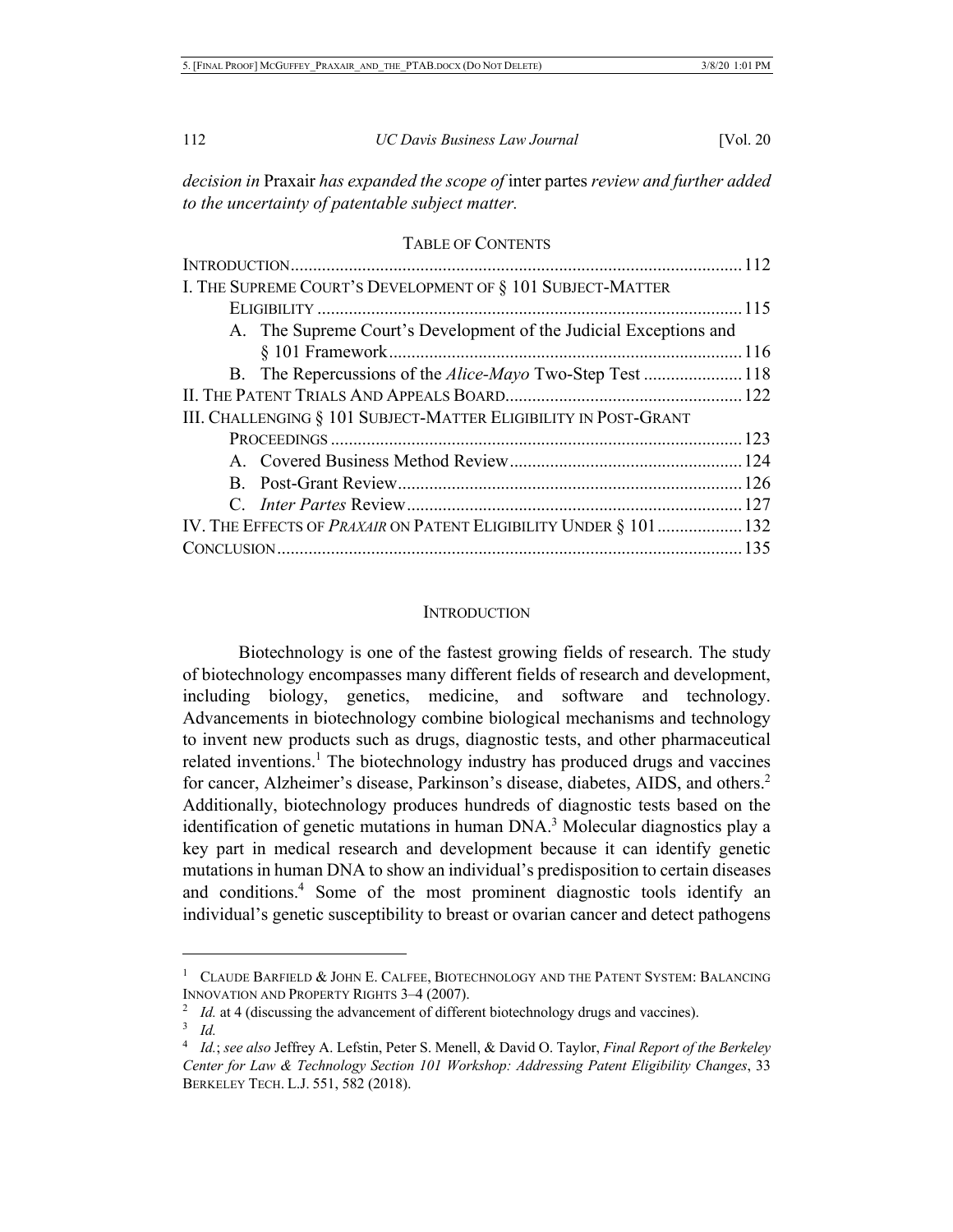in the blood supply like streptococcus and  $HIV<sup>5</sup>$  Research and development within the biotechnology industry are important to improve medical treatments, pharmaceutical products, healthcare costs, and advance other areas of research.<sup>6</sup> And the main incentive for biotechnology research and development are intellectual property rights.7 As such, intellectual property rights are crucial to ensure that the biotechnology industry continues to make advancements in innovation.

Biotechnology patents<sup>8</sup> encompass a wide range of inventions such as medical diagnostic test and purified substances like enzymes and proteins.<sup>9</sup> One of the first biotechnology patents recognized was in *Diamond v. Chakrabarty*. In *Chakrabarty*, the Supreme Court held that a patent for genetically modified bacterium was patentable under 35 U.S.C.  $\delta$  101.<sup>10</sup> Many acknowledge the Supreme Court's decision in *Chakrabarty* as the key factor in sparking interest in biotechnology innovation.<sup>11</sup> The Court paved the way for dramatic advances in life science and medical research by recognizing that biotechnology inventions involving genetically modified living organisms are patentable subject matter.<sup>12</sup> As a result, the United States became one of the first countries to secure property rights in advanced biotechnology inventions.<sup>13</sup> The *Chakrabarty* decision encouraged large private firms to strengthen their investment in biotechnology research, and caused the formation of thousands of small firms that would license patented biotechnology research.<sup>14</sup> This made the United States the birthplace of the biotechnology revolution.<sup>15</sup>

<sup>5</sup> BARFIELD & CALFEE,*supra* note 1, at 4.

<sup>6</sup> *Id.* at 3–10 (discussing the impacts that advancement in biotechnology has had over different industries and fields).

See id. at 26 (noting that "patents can motivate new inventions, and/or the commercialization of inventions that might have been created (but not commercialized) without patent protection, and/or motivate the efficient coordination of follow-up research").

<sup>8</sup> The United States Patent and Trademark Office classifies biotechnology and organic patent applications in Technology Center 1600. *See Patent Technology Centers Management*, U.S. PATENT & TRADEMARK OFFICE, https://www.uspto.gov/patent/contact-patents/patent-technology-centersmanagement (last visited Feb. 27, 2019).

Lefstin et al., *supra* note 4, at 583.

<sup>10</sup> Diamond v. Chakrabarty, 447 U.S. 303 (1980); 35 U.S.C. § 101 (2012).

<sup>11</sup> See Kevin Madigan & Adam Mossoff, *Turning Gold into Lead: How Patent Eligibility Doctrine Is Undermining U.S. Leadership in Innovation*, 24 GEO. MASON L. REV. 939, 943 (2017); John Edward Schneider, *Microorganisms and the Patent Office: To Deposit or Not to Deposit, That is the Question*, 52 FORDHAM L. REV. 592, 594 (1984) (noting that Chakrabarty "spurred the increased commercial interest in biotechnology," and the biotechnology revolution is one of the most important developments affecting industries in the twentieth century).

<sup>&</sup>lt;sup>12</sup> Madigan & Mossoff, *supra* note 11, at 943.

<sup>13</sup> *Id.*

<sup>14</sup> BARFIELD & CALFEE,*supra* note 1, at 48.

<sup>15</sup> *See id*. at 24–29 (discussing the important role that patent protection has on biotechnology innovation); Madigan & Mossoff, *supra* note 11, at 944.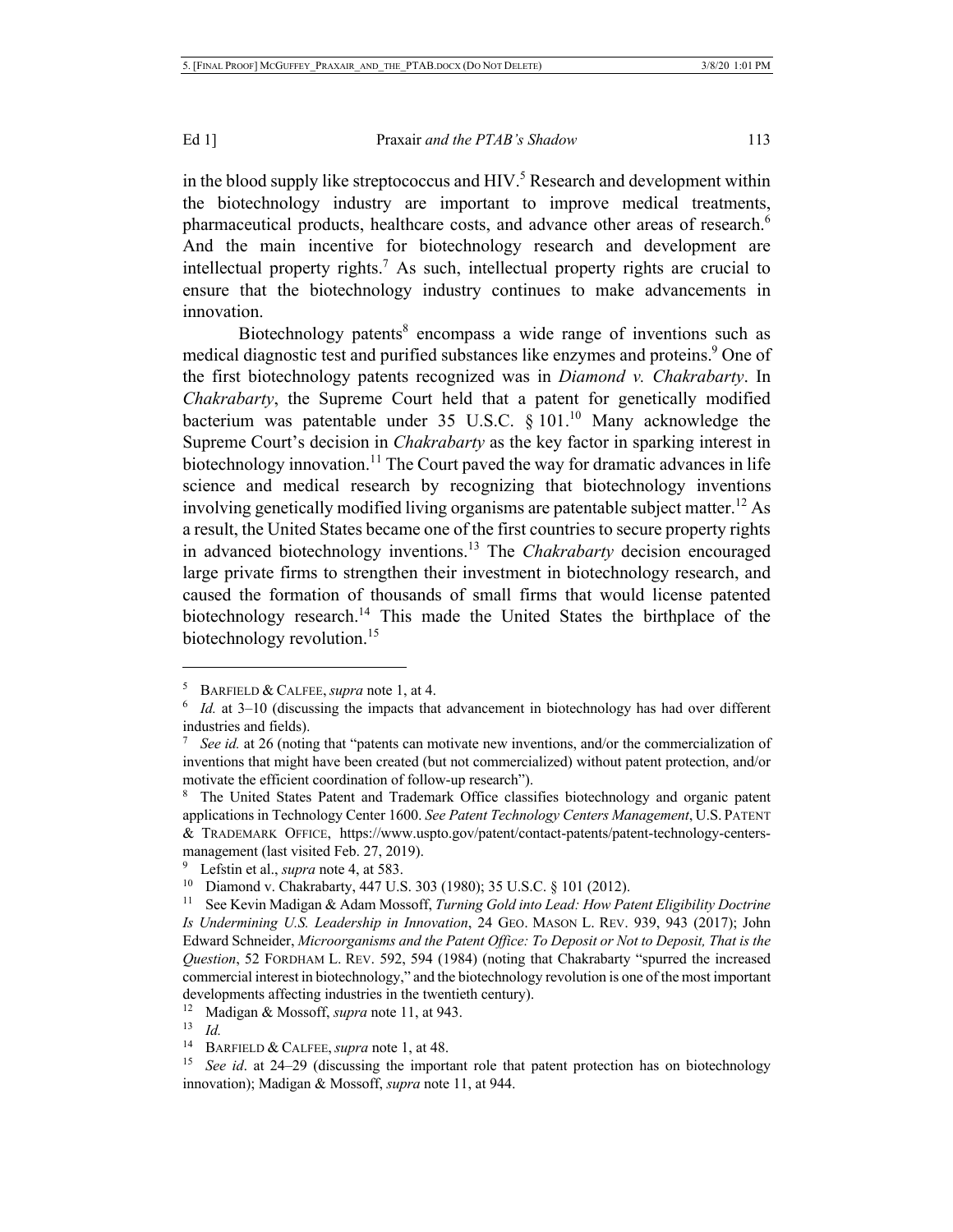But under current jurisprudence, patent protection for biotechnology inventions has been on the decline.<sup>16</sup> This is largely because the doctrine of patenteligible subject matter under 35 U.S.C.  $\&$  101 is a real mess.<sup>17</sup> After the modern § 101 cases—*Bilski v. Kappos*, <sup>18</sup> *Mayo Collaborative Services. v. Prometheus Laborites, Inc.*, <sup>19</sup> *Ass'n for Molecular Pathology v. Myriad Genetics*, <sup>20</sup> and *Alice Corp. Pty. v. CLS Bank International*<sup>21</sup>—the Supreme Court left the boundaries of subject-matter eligibility uncertain and unworkable. These cases, especially *Mayo* and *Myriad*, considerably eroded patent protection for biotechnology innovation.<sup>22</sup>

Although the United States Patent and Trademark Office ("USPTO") continues to issue patents, the rulings in *Mayo* and *Myriad* make it difficult for inventions in the biotechnology field to gain patent protection.<sup>23</sup> This is likely because the bulk of modern biotechnology inventions stem from varying degrees the ineligible subject matter, such as laws of nature, natural phenomena, or abstract ideas.24 Moreover, the *Alice-Mayo* test contributes to this issue because the test fails to set clear guidelines between inventions that are eligible subject matter and inventions that are not.<sup>25</sup>

After the signing of the American Invents Act ("AIA") of 2011, the judicial system is not the only one to blame for  $\S$  101's current state.<sup>26</sup> The AIA gives a

<sup>16</sup> Lefstin et al., *supra* note 4, at 561 (noting that "[S]ince *Mayo*, the number of § 101 invalidity rulings has skyrocketed, with more than one hundred invalidity determinations per year during the past two years").

<sup>17</sup> Kristen Osenga, *The Problem with PTAB's Power Over Section 101*, 17 CHI.-KENT J. OF INTELL. PROP. 401, 405 (2018).

<sup>18</sup> Bilski v. Kappos, 561 U.S. 593 (2010).

<sup>&</sup>lt;sup>19</sup> Mayo Collaborative Servs. v. Prometheus Labs., Inc., 566 U.S. 66 (2012).

<sup>&</sup>lt;sup>20</sup> Ass'n for Molecular Pathology v. Myriad Genetics, Inc., 569 U.S. 576 (2013).

<sup>&</sup>lt;sup>21</sup> Alice Corp. Pty. v. CLS Bank, Int'l, 573 U.S. 208 (2014).<br><sup>22</sup> See I efstin et al. sunga pote 4, at 583 (stating that "r

<sup>22</sup> *See* Lefstin et al., *supra* note 4, at 583 (stating that "patent protection for diagnostics has significantly eroded over the past decade due to judicial decisions.").

<sup>&</sup>lt;sup>23</sup> *Id.* The USPTO continues to issue patents related to biotechnology inventions despite the Supreme Court's ruling. Kate Gaudry et al., *Trends in Subject Matter Eligibility For Biotechnology Inventions*, IPWATCHDOG (July 12, 2015), http://www.ipwatchdog.com/2015/07/12/trends-insubject-matter-eligibility-for-biotechnology-inventions/id=59738/.

<sup>24</sup> *See* Shen Lin, *The Limits of Biotechnology Inventions in Patent Eligibility*, MEDIUM (Oct. 26, 2018), https://medium.com/@shenlin2/the-limits-of-biotechnology-inventions-in-patent-eligibility-3fba5450955 (discussing biotechnology and pharmaceutical inventions are likely to fall into a judicial exception because law surrounding § 101 is vague); Gene Quinn, *The Looming Patent Nightmare Facing the Pharmaceutical Industry*, IPWATCHDOG (July 8, 2015), http://www. ipwatchdog.com/2015/07/08/the-looming-patent-nightmare-facing-the-pharmaceutical-

industry/id=51428/ [hereinafter *Looming Patent*] (noting that the pharmaceutical industry relies heavily on computer-aided drug design, which makes those inventions susceptible to being rejected as ineligible subject matter for relating to an abstract idea).

<sup>25</sup> *See* Lefstin et al., *supra* note 4, at 593 (noting that application of the *Alice-Mayo* test's inventive concept step for natural law or phenomenon does not provide objective guidance to examiners, jurists, practitioners, or inventors).

<sup>26</sup> Osenga, *supra* note 17, at 408.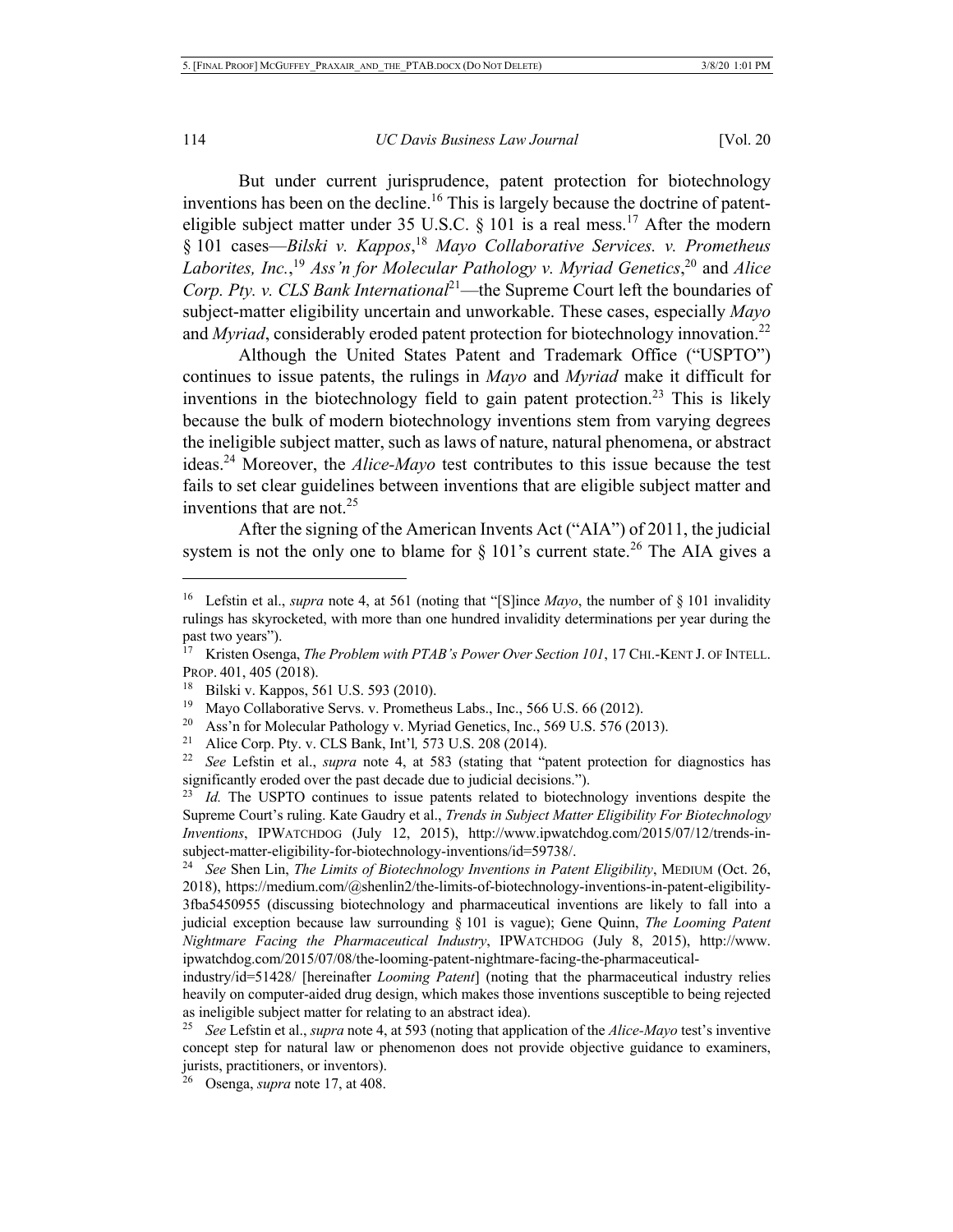great deal of power to the USPTO and, in turn, the Patent Trial and Appeal Board ("PTAB") and its post-grant proceedings.<sup>27</sup> Through the AIA's post-grant proceedings, covered business method review ("CBMR"), post-grant review ("PGR"), and *inter partes* review ("IPR"), the PTAB has more power and discretion to shape § 101 doctrine and what it considers patentable subject matter. Because of modern § 101 Supreme Court cases, the PTAB has been able to significantly influence the development of subject-matter eligibility.<sup>28</sup> As a result, the PTAB's ability to determine what constitutes patentable subject matter increases the power of the USPTO.<sup>29</sup>

The following discussion describes how the Supreme Court's jurisprudence on patentable subject matter under 35 U.S.C. § 101 has shaped PTAB decision making and, in turn, what this effect means for patent rights in biotechnology innovation. Part II of this Note will discuss how the Supreme Court's modern § 101 cases—*Bilski*, *Mayo*, *Myriad*, and *Alice—*developed subjectmatter eligibility and influenced patent protection for biotechnology inventions and industries. Part III will give a brief overview of the PTAB and the basics of each post-grant proceeding. Part IV will discuss how each post-grant proceeding interacts with § 101 invalidity challenges by analyzing specific biotechnology patent cases. Part V will discuss *Praxair Distribution., Inc. v. Mallinckrodt Hospital Products IP Ltd.'s* future impact and implications on subject-matter eligibility under § 101 and future patent protection for the biotechnology industry.

## I. THE SUPREME COURT'S DEVELOPMENT OF § 101 SUBJECT-MATTER ELIGIBILITY

The Supreme Court acknowledged that it is the role of Congress, not the courts, to define the limits of patentability; but once Congress has spoken, it is "the province and duty of the judicial department to say what the law is."<sup>30</sup> In relation to patentable subject matter, Congress fulfilled its role by enacting 35 U.S.C. § 101 which states, "[w]hoever invents or discovers any new and useful *process*, *machine*, *manufacture*, or *composition of matter*, or any new and useful improvement thereof, may obtain a patent therefor, subject to the conditions and requirements of this title."31 It follows that courts must uphold their constitutional duty to further determine the limits of patentable subject matter under  $\S 101$ .<sup>32</sup>

<sup>27</sup> *Id.* at 405.

<sup>28</sup> *Id.* at 406.

<sup>29</sup> Conor T. Flynn, *Here Today, Gone Tomorrow? Post-Grant Review and PTAB Interpretation of Sec. 101 Subject Matter after Myriad*, 11 BUFF. INTELL. PROP. L.J. 1, 26 (2015).

<sup>30</sup> Diamond v. Chakrabarty, 447 U.S. 303, 315 (1980) (quoting Marbury v. Madison, 1 Cranch 137, 177 (1803)).

<sup>35</sup> U.S.C. § 101 (2012) (emphasis added).

<sup>32</sup> *See Diamond*, 447 U.S. at 315.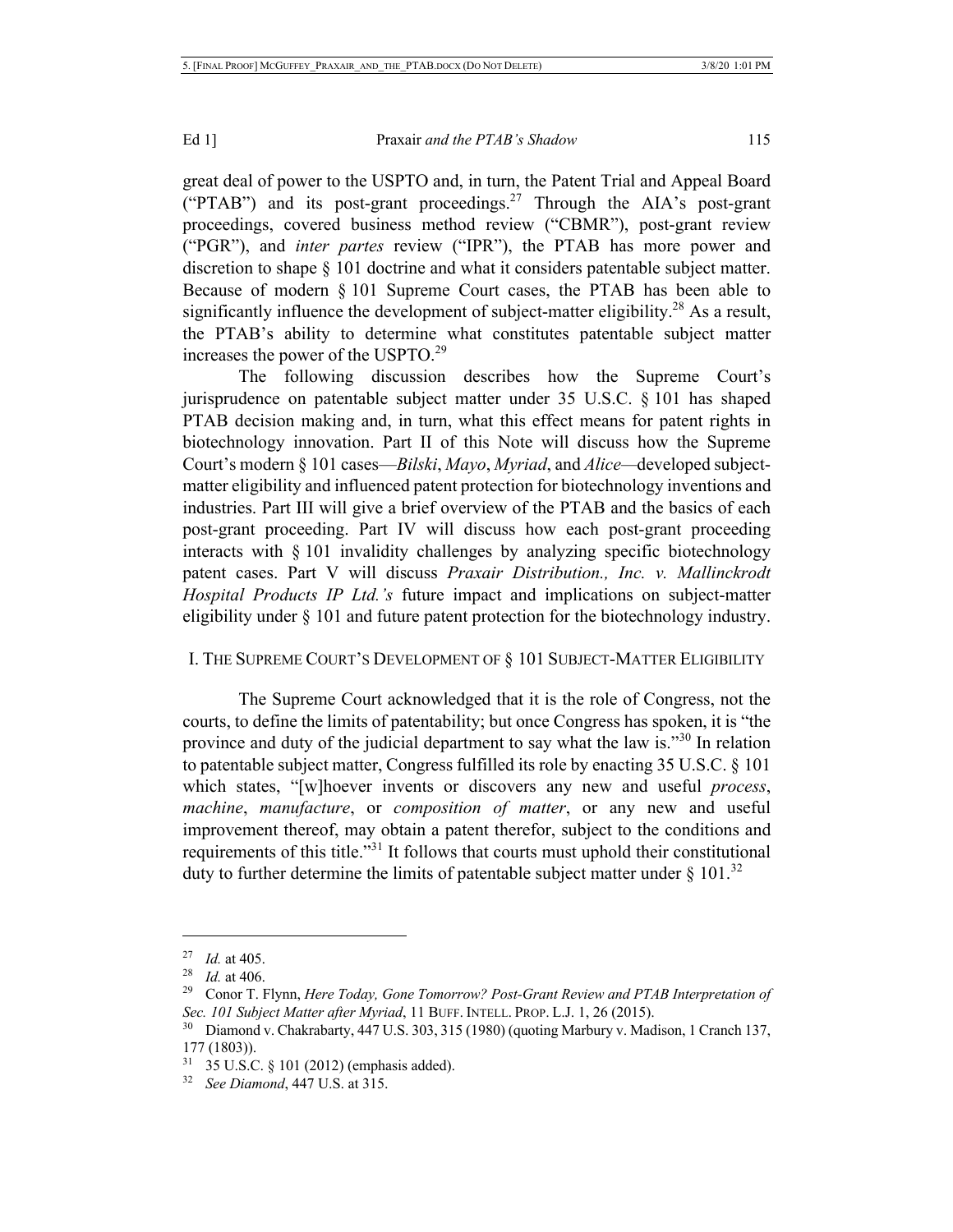This section will discuss (1) the modern Supreme Court cases and their subsequent development of the governing analytical framework for determining subject-matter eligibility under  $\S$  101, and (2) the impact of current jurisprudence on biotechnology patent protection and innovation.

## *A. The Supreme Court's Development of the Judicial Exceptions and § 101 Framework*

Pursuant to § 101, patent-eligible subject matter is "any new and useful process, machine, manufacture, or composition of matter."<sup>33</sup> Historically, courts have given § 101 a broad interpretation to include "anything under the sun that is made by man."<sup>34</sup> But that does not mean  $\S$  101 is limitless.<sup>35</sup> The Supreme Court has "long held that [§ 101] contains an important implicit exception: laws of nature, natural phenomena and abstracts ideas are not patentable."36 The Court created judicial limitations to § 101 reasoning that granting a patent over subject matter relating to the laws of nature, natural phenomena, or abstract ideas would obstruct the primary goal of patent  $law.^{37}$ 

Until 2010, the Supreme Court has taken an expansive interpretation of what constitutes patentable subject matter under  $\S 101$ .<sup>38</sup> Following this lower courts essentially reduced the limitations of subject-matter eligibility to whether the invention related to a useful, concrete and tangible result.<sup>39</sup> However, after four landmark Supreme Court cases, the analysis for subject-matter eligibility requires a much more stringent approach.

In *Bilski v. Kappos*, the Court decided the fundamental question for determining a process claim's subject-matter eligibility was to ascertain whether the claim related to "three specific exceptions to  $\S$  101's broad patent-eligibility principles: laws of nature, physical phenomena, and abstract ideas."40 The Court declined to adopt the machine-or-transformation test for determining a process claim's subject-matter eligibility.<sup>41</sup> The Court held the patent's claims were

<sup>33</sup> 35 U.S.C. § 101 (2012).

<sup>34</sup> *See Diamond*, 447 U.S. at 309.

 $rac{35}{36}$  *Id.* <sup>36</sup> Mayo Collaborative Servs. v. Prometheus Labs., Inc., 566 U.S. 66, 70 (2012); *see also Diamond*, 447 U.S. at 309; Parker v. Flook, 437 U.S. 584 (1978); Gottschalk v. Benson, 409 U.S. 63, 67 (1972); Funk Bros. Seed Co. v. Kalo Inoculant Co., 333 U.S. 127, 130 (1948).

<sup>&</sup>lt;sup>37</sup> Alice Corp. Pty. Ltd. v. CLS Bank, Int'l, 573 U.S. 208, 216 (2014) ("Monopolization of those tools through the grant of a patent might tend to impede innovation more than it would tend to promote it, thereby thwarting the primary object of the patent laws.").

<sup>38</sup> John M. Golden, *Flook Says One Thing, Diehr Says Another: A Need for Housecleaning in the Law of Patentable Subject Matter*, 82 GEO. WASH. L. REV. 1765, 1767 (2014).

*Id.* at 1768.

<sup>40</sup> Bilski v. Kappos, 561 U.S. 593, 601 (2010).

<sup>&</sup>lt;sup>41</sup> *Id.* at 3226–27. The machine-or-transformation is one way to show that process claim relating to an abstract idea or law of nature is patentable subject matter if the process is linked to a machine or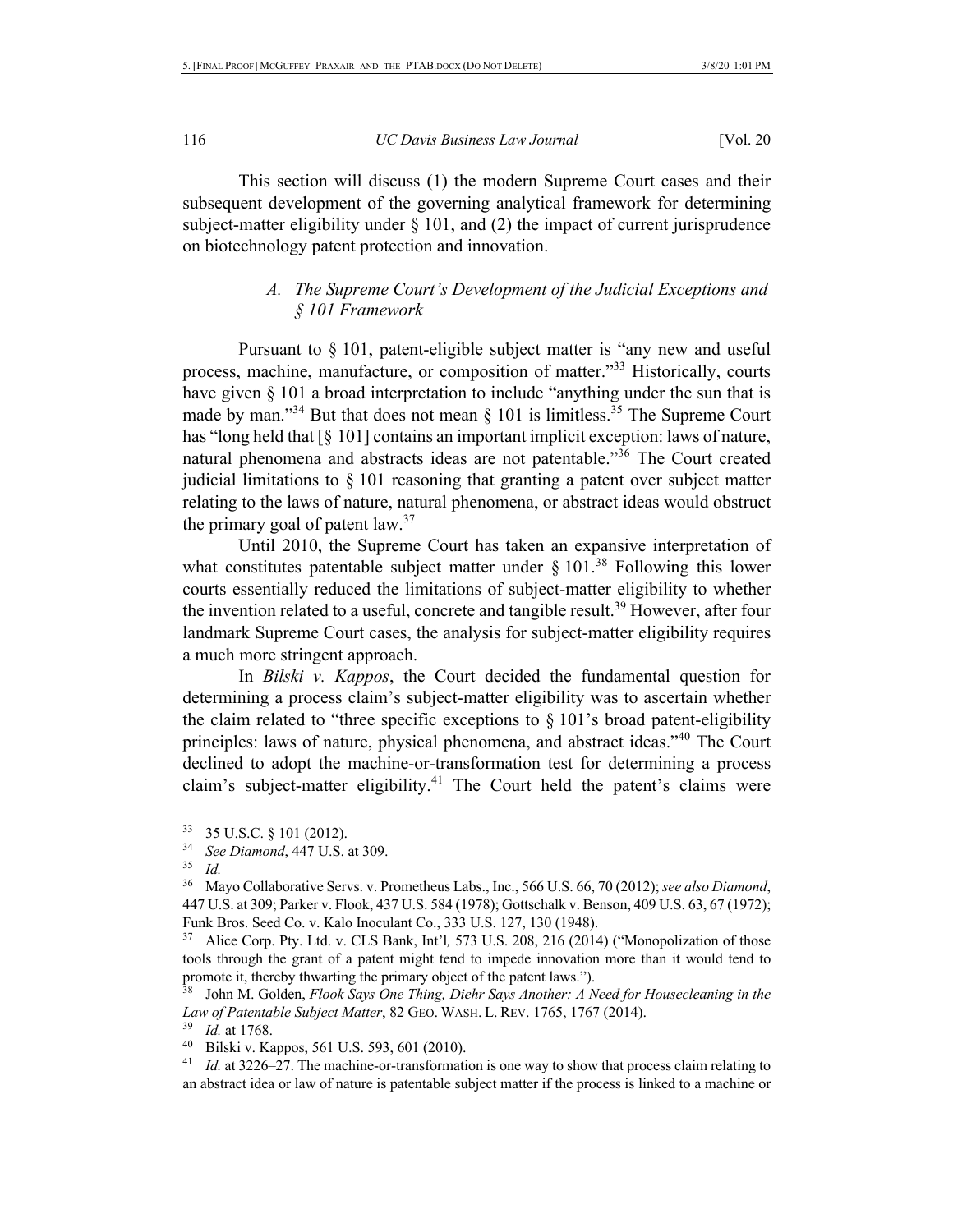ineligible subject matter and, therefore, unpatentable because the claims described the basic concept of hedging, or protecting against risk which was nothing more than an abstract idea.42 The Court went further in *Mayo Collaborative Services v. Prometheus Laboratories, Inc*., when it held patent claims directed to the personalized process for administering drug doses were unpatentable under § 101 because they claimed the underlying laws of nature.<sup>43</sup> The Court reasoned that if a law of nature was not patent eligible, then neither was a process that recited the law of nature, unless the process had an additional feature which made the process *significantly more* than the natural law alone.<sup>44</sup> Additionally, in *Ass'n for Molecular Pathology v. Myriad Genetics*, the patent claimed the isolated DNA coding for both BRCA1 and BRCA2 and their synthetic sequence.<sup>45</sup> The Court held naturally occurring DNA was a product of nature and not patent eligible under  $§$  101 simply because it was isolated.<sup>46</sup> But the Court held that synthetically created DNA ("cDNA") was not naturally occurring and thus, eligible subject matter.<sup>47</sup> Furthermore, the Court noted "ground breaking, innovative, or even brilliant discoveries does not by itself satisfy the  $\S$  101 inquiry.<sup> $148$ </sup>

Lastly, in *Alice Corp. Pty. v. CLS Bank International*, the Court concluded that specific claims for a computer-implemented scheme for mitigating settlement risk were unpatentable because they "added nothing of substance to the underlying abstract idea."<sup>49</sup> However, the Court acknowledged that "[a]t some level all inventions . . . embody, use, reflect, upon, or apply laws of nature, natural phenomena, or abstract ideas."50 An invention is not always patent ineligible merely because it includes one of the judicial exception.<sup>51</sup> Thus, when an invention includes one of the judicial exceptions, courts must distinguish between patents that claim an ineligible concept and patents that integrate the ineligible concept into something more, thereby becoming patent eligible.<sup>52</sup> From these four cases, the Court developed a systematic approach—now known as the *Alice-Mayo* two-step test—to determine subject-matter eligibility under § 101:

transforms the object. *Id.* If the machine-or-transformation was the sole test for determining subjectmatter eligibility, it would make patent protection for diagnostic medicine techniques uncertain. *Id.* <sup>42</sup> *Id.* at 611.

<sup>43</sup> *See* Mayo Collaborative Servs. v. Prometheus Labs., Inc., 566 U.S. 66, 71–73 (2012).

<sup>44</sup> *Id.* at 71–72.

<sup>45</sup> Ass'n for Molecular Pathology v. Myriad Genetics, Inc., 569 U.S. 576, 583–84 (2013). Mutations in BRCA genes are commonly linked to breast cancer. *Id.* at 582–83.

<sup>46</sup> *Id.* at 580.

<sup>47</sup> *Id.*

<sup>48</sup> *Id.* at 591.

<sup>49</sup> Alice Corp. Pty. Ltd. v. CLS Bank, Int'l, 573 U.S. 208, 212 (2014).

<sup>50</sup> *Id.* at 217 (quoting Mayo Collaborative Servs. v. Prometheus Labs., Inc., 566 U.S. 66, 71 (2012)) (internal quotations omitted).

<sup>51</sup> *Id.*

<sup>52</sup> *Id.*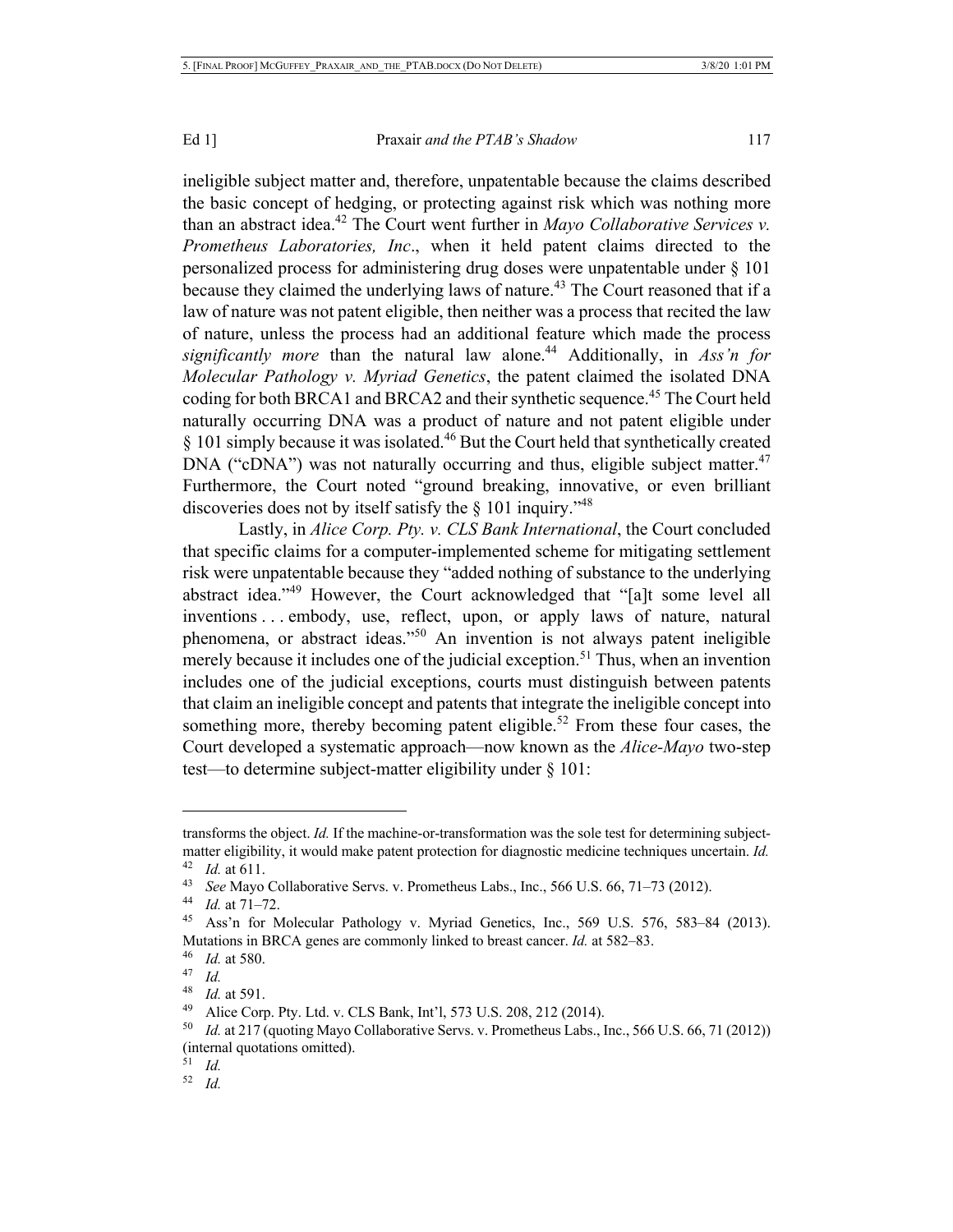First, we determine whether the claims at issue are directed to one of those patent-ineligible concepts. If so, we then ask, what else is there in the claims before us? To answer that question, we consider the elements of each claim both individually and as an ordered combination to determine whether the additional elements transform the nature of the claim into a patent-eligible application. We have described step two of this analysis as a search for an inventive concept—i.e., an element or combination of elements that is sufficient to ensure that the patent in practice amounts to significantly more than a patent upon the ineligible concept itself. $53$ 

From this, the *Alice-Mayo* two-step test can be summarized in the following two questions:

- (1) Does the patent claim relate to an abstract idea, law of nature, or natural phenomena?
- (2) If so, does the patent claim an element or combination that is significantly more than an ineligible concept (i.e., an inventive concept $)$ ?<sup>54</sup>

In *Alice*, the Court was clear that this framework should apply to all judicial exceptions and all types of claims.<sup>55</sup> But this judicial framework has not been kind to biotechnology industries.<sup>56</sup>

## *B. The Repercussions of the* Alice-Mayo *Two-Step Test*

The USPTO developed guidelines based on the Supreme Court holdings in *Bilski*, *Mayo*, *Myriad*, and *Alice*. <sup>57</sup> The USPTO synthesized the *Alice-Mayo* twostep into a flow chart and added it into the Manual of Patent Examining Procedure to help practitioners and examiners.58 However, many criticize the *Alice-Mayo* two-step test for being difficult to apply consistently and varying substantially

<sup>53</sup> *Id.* at 217–18 (internal citations omitted).

<sup>54</sup> *See* U.S. PATENT & TRADEMARK OFFICE, MANUAL OF PATENT EXAMINING PROCEDURE, 2100-16 (U.S. Pat. and Trademark Off. (2018)) [hereinafter MPEP].

<sup>55</sup> *Id.*

<sup>56</sup> *See* Naira R. Simmons, *Why the Supreme Court Should Use* Ariosa v. Sequenom *to Provide Further Guidance on 35 U.S.C. § 101 Patent Eligibility*, 16 CHI.-KENT J. INTELL. PROP. 112, 130  $\frac{(2016)}{57}$ .

<sup>57</sup> Following any important or groundbreaking case that adds or clarifies the *Alice-Mayo* two-step the USPTO will post additional guidelines on their website for examiners and practitioners to use. *See* U.S. PATENT & TRADEMARK OFFICE, SUBJECT MATTER ELIGIBILITY: EXAMINATION GUIDANCE (Jan. 10, 2019, 10:59 AM), https://www.uspto.gov/patent/laws-and-regulations/examinationpolicy/subject-matter-eligibility.

<sup>58</sup> MPEP, *supra* note 54.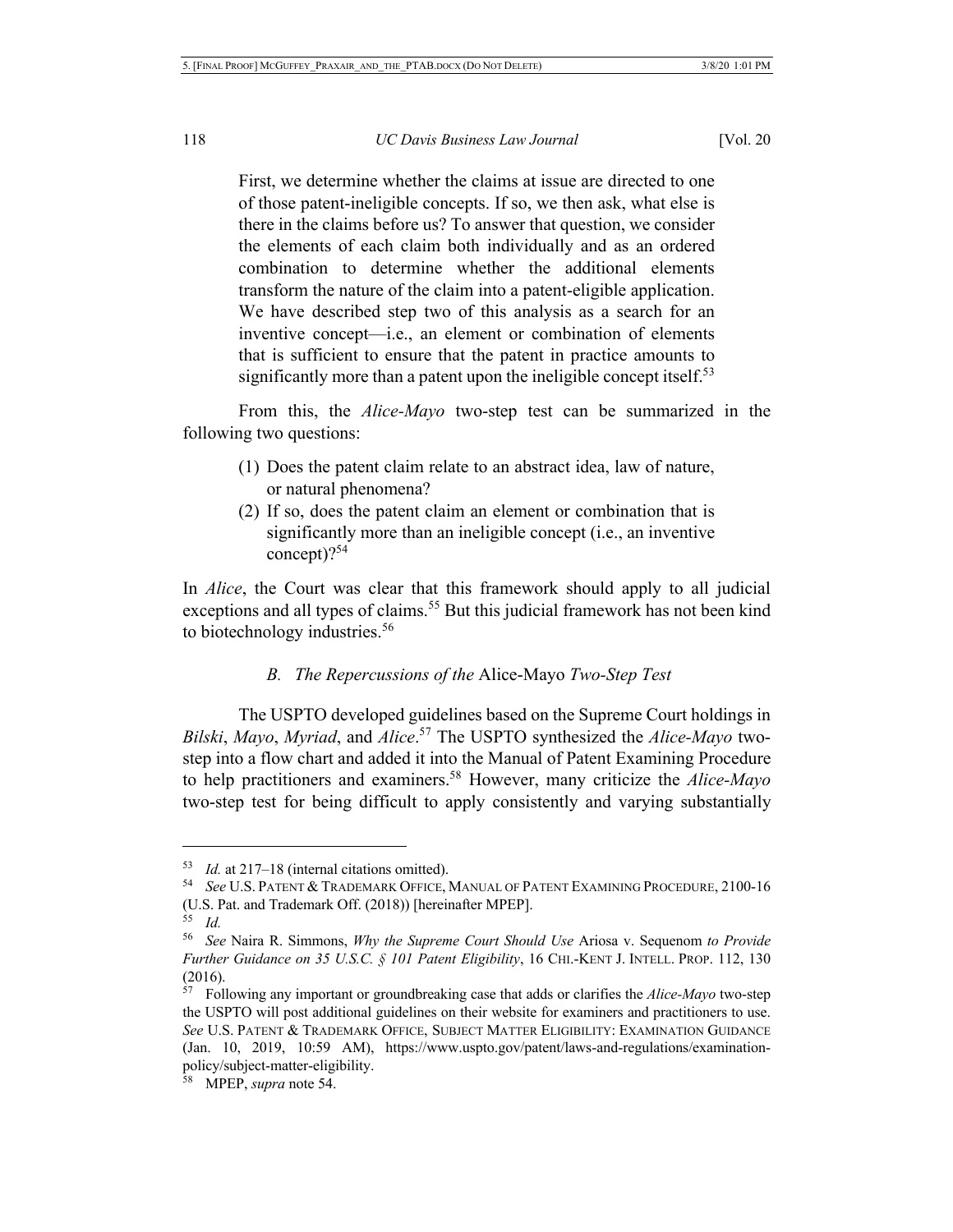between examiners and administrative judges.<sup>59</sup> This variation affects patent prosecution because examiners and administrative judges could reach completely different outcomes under § 101—eligible and not eligible—for the same set of claims.60

These Supreme Court rulings—particularly *Mayo*—significantly impacted patent protection for biotechnology inventions.<sup>61</sup> One report shows that before *Mayo,* the USPTO and courts rarely rejected patent applications for ineligible subject matter; but after *Mayo*, the number of subject-matter rejections skyrocketed.62 For example, in *Ariosa Diagnostics, Inc. v. Sequenom, Inc.*, the Federal Circuit—relying on *Mayo*—held that a diagnostic test that created an alternative for prenatal diagnosis of fetal DNA was not patentable subject matter under § 101.<sup>63</sup>

The invention in *Ariosa* revolved around the discovery of cell-free fetal DNA ("cffDNA") in maternal plasma and serum.<sup>64</sup> cffDNA is the fetal DNA that circulates freely in the bloodstream of a pregnant woman.<sup>65</sup> The patent did not claim the cffDNA, but claimed the method of using it.<sup>66</sup> The method involved detecting small amounts of paternally inherited cffDNA in maternal plasma or serum to determine certain fetal characteristics, like gender.<sup>67</sup> Following the *Alice*-*Mayo* two-step framework, the Court found that the method claims related to the naturally occurring phenomena, the cffDNA.<sup>68</sup> But the method claims failed the *Mayo's* second step because they "[did] not result in an inventive concept that transform[ed] the natural phenomenon of cffDNA into a patentable invention."<sup>69</sup> Thus, the Court held the invention unpatentable under § 101 for ineligible subject matter.<sup>70</sup>

 $^{59}$  Lefstin et al., *supra* note 4, at 589.

 $\begin{matrix} 60 & Id. \\ 61 & So. \end{matrix}$ 

<sup>61</sup> *See* Simmons, *supra* note 56, at 130 ("Ariosa v. Sequenom is a case that clearly illustrate why the newly created judicial framework fails to protect many inventions in biotechnology."); Lefstin et al., *supra* note 4, at 588 (discussing that patent invalidity rates for § 101 have been the most dramatic for covered business method and gaming patents, but § 101 invalidity rates are high among biotechnology and agriculture); Madigan & Mossoff, *supra* note 11, at 948–49 (noting that the pharmaceutical innovation struggles to gain patent protection because of their high invalidation rates).

<sup>62</sup> Lefstin et al., *supra* note 4, at 561, 576.

<sup>63</sup> Ariosa Diagnostics, Inc. v. Sequenom, Inc., 788 F.3d 1371,1378 (Fed. Cir. 2015).

<sup>64</sup> *Id.* at 1373.

<sup>65</sup> *Id.*; *see also* Robert Bock & Meredith Daly, *Fetal DNA Sequencing Potentially Could Reduce Need For Invasive Prenatal Diagnostic Procedures*, NAT'L INST. HEALTH (Aug. 1, 2018), https://www.nih.gov/news-events/news-releases/fetal-dna-sequencing-potentially-could-reduceneed-invasive-prenatal-diagnostic-procedures.

<sup>66</sup> *Ariosa Diagnostics, Inc.*, 788 F.3d at 1373.

<sup>67</sup> *Id.*

<sup>68</sup> *Id.* at 1376.

 $\frac{69}{70}$  *Id.* 

*Id.* at 1380.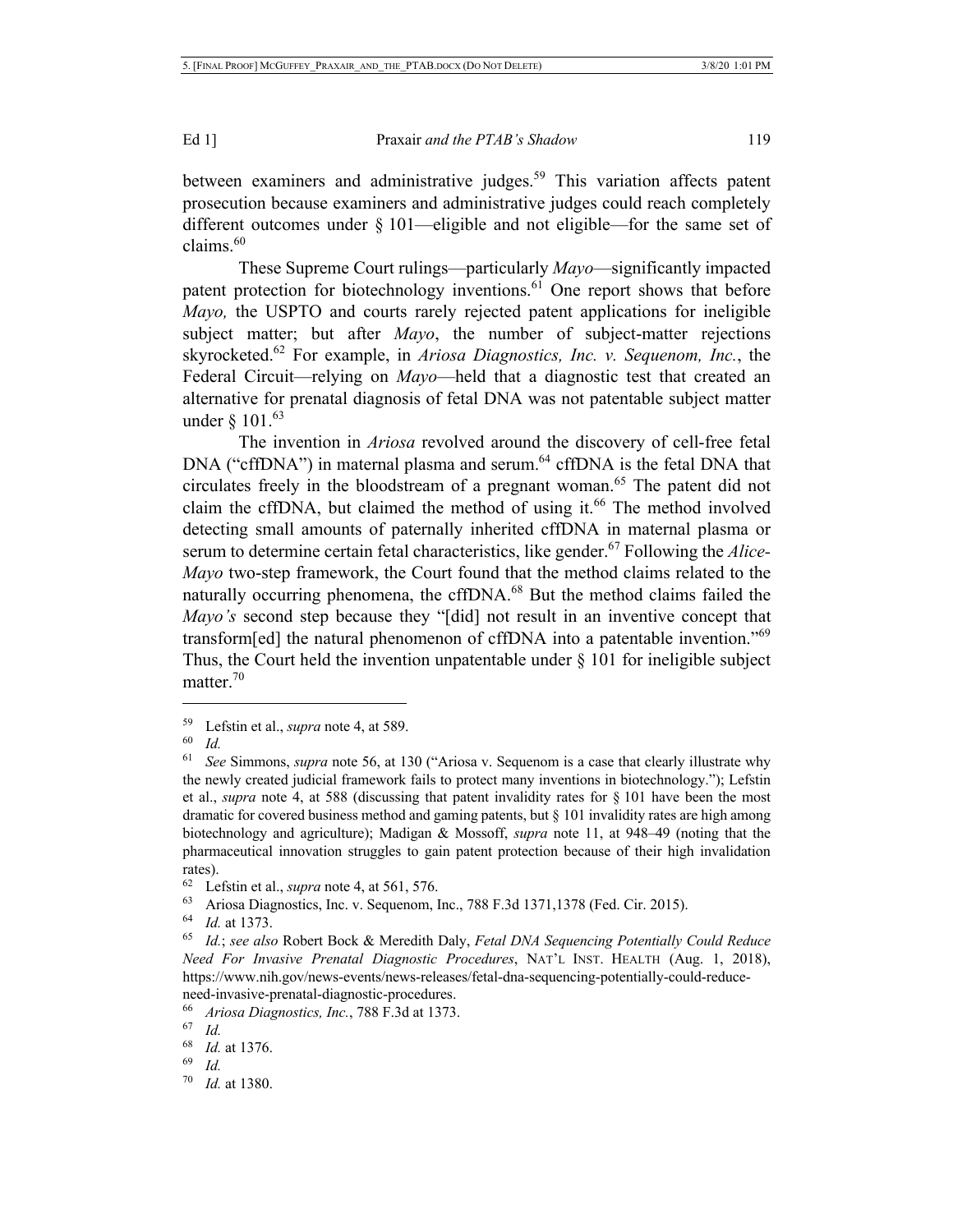The Federal Circuit later denied the petition for a rehearing en banc.<sup>71</sup> Circuit Judge Lourie reasoned the petitions denial was based on the precedent of *Mayo* because there was no principled basis to distinguish the two cases.<sup>72</sup> However, Judge Lourie noted that because of the Supreme Court's ruling in *Bilski*, *Mayo*, *Myriad*, and *Alice*, medical inventions (i.e., diagnostic inventions) could be at risk of losing patent protection.<sup>73</sup> Judge Lourie cautioned that "a crisis of patent law and medical innovation may be upon us."<sup>74</sup> Other circuit justices, like Circuit Judge Dyk, shared similar concerns:

I share the concerns of some of my colleagues that a too restrictive test for patent eligibility under 35 U.S.C. § 101 with respect to laws of nature (reflected in some of the language in *Mayo*) may discourage development and disclosure of new diagnostic and therapeutic methods in the life sciences, which are often driven by discovery of new natural laws and phenomena.<sup>75</sup>

Unfortunately, the Supreme Court implicitly affirmed the *Mayo* ruling when it denied the petition for a writ of certiorari in *Sequenom Inc. v. Ariosa Diagnostics, Inc.*76—a case that many hoped would clarify what the Supreme Court regarded as patentable subject matter.<sup>77</sup> But *Ariosa* clearly demonstrates that the current  $\S$  101 test severely impacts future patent protection for biotechnology and medical innovation.

Some commentators noted that the *Alice-Mayo* two-step test may prevent potentially lifesaving treatments and antibiotics from patent protection because they do not conform to the Supreme Court's definition of eligible subject matter<sup>78</sup> (i.e., the inventions relate to a law of nature, natural phenomena, or abstract idea). If these advancements fail to gain patent protection, an alternative is to seek

<sup>71</sup> Ariosa Diagnostics, Inc. v. Sequenom, Inc., 809 F.3d 1282, 1284 (Fed. Cir. 2015) (denying hearing en banc).

<sup>72</sup> *Id.* at 1284 (Lourie, J., concurring).

<sup>73</sup> *Id.* at 1285 (Lourie, J., concurring).

<sup>74</sup> *Id.*

<sup>75</sup> *Id.* at 1287 (Dyk, J., concurring).

<sup>76</sup> Ariosa Diagnostics, Inc. v. Sequenom, Inc., 788 F.3d 1371 (Fed. Cir. 2015), *cert. denied*, 136 S. Ct. 2511 (2016).

<sup>77</sup> Lefstin et al., *supra* note 4, at 557. Notably, the Court's denial signals that it is inclined to address the serious challenges created by recent § 101 jurisprudence, thereby leaving patent law with the *Alice-Mayo* two-step test. *Id.* at 562.

<sup>78</sup> *See* Simmons, *supra* note 56, at 131 (noting that inventions that relate to a judicial exception "may well be deserving of patent protection," like prenatal tests that diagnosis possible birth defects without intrusive means); Lin, *supra* note 24 (discussing that a bulk of biotechnology and pharmaceutical innovation are extremely useful and have potentially lifesaving qualities but get rejected because they related to one or more judicial exceptions); Gaudry et al., *supra* note 23 (showing an increase in § 101 rejections from 2012 pre-*Mayo* to February 2015).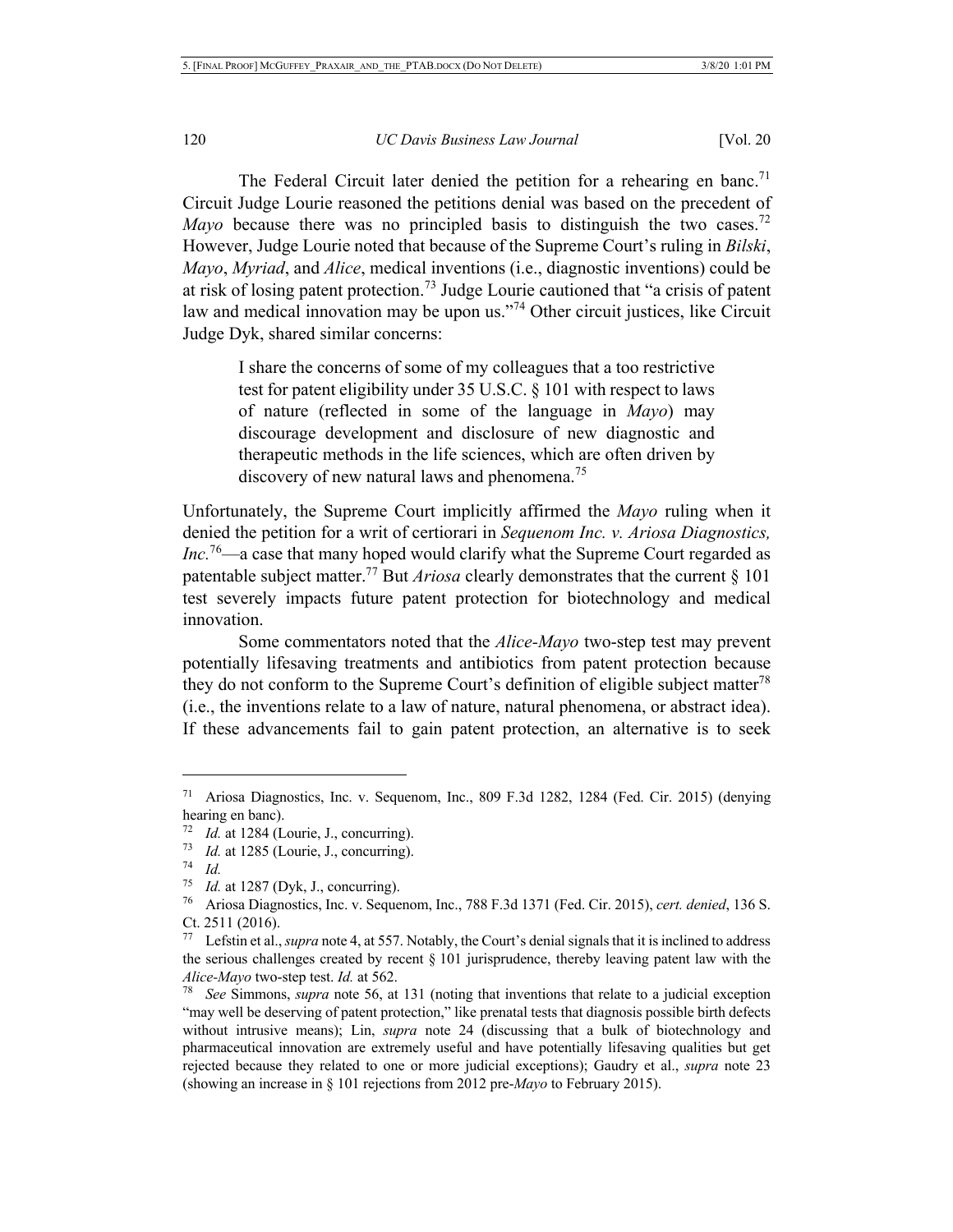property protection under trade secrets.<sup>79</sup> However, trade secret protection for biotechnology can be hard to maintain because these technologies and diagnostic tools need to be fully disclosed to the public during the regulatory approval process.<sup>80</sup> For example, biotechnology companies that develop medical diagnostic tools must publish most of their research in journals to become eligible for financial reimbursement.<sup>81</sup>

Others noted that post-*Myriad* and *Mayo*, biotechnology industries have experienced a decrease in patent protection.<sup>82</sup> This lowers the possibilities for biotechnology research to attract investors and possible funding to biotechnology industries.83 Investors are not interested in investing in Industries where it is difficult to gain patent protection are unattractive to investors. Patents help investors remain competitive in the market. $84$  Patent protection also allows investors to enforce their property right against potential infringers. Moreover, biotechnology companies rely on investment funding to survive, and in turn, rely on strong patent protection.<sup>85</sup> Consequently, biotechnology industries with weak or no patent protection will receive less funding for research and development. The lack of investment in biotechnology research and development will limit future advances in the field,<sup>86</sup> which would not only affect companies but prevent people from receiving the benefits of biotechnology innovation. Examples of scientific research that are experiencing funding difficulties as a result of § 101 standards are: "cytotoxins derived from sea organisms (purified natural products) that could be used in treating tissue sarcoma; genes relating to particular genetic mutations; and snake toxins used for treating multiple sclerosis."87 Because of the Supreme Court's uncertain and unworkable guidance in *Bilski*, *Mayo*, *Myriad*, and *Alice*, patent rights for biotechnology industries have been negatively impacted.<sup>88</sup> Overall, this could affect future research and development within the medical, pharmaceutical, and other biotechnology industries.

<sup>&</sup>lt;sup>79</sup> Simmons, *supra* note 56, at 126.<br><sup>80</sup> Id

<sup>80</sup> *Id.*

<sup>&</sup>lt;sup>81</sup> Lefstin et al., *supra* note 4, at 583.

*Id.* 

<sup>83</sup> *Id.* at 583–84; Gene Quinn, *Did the Supreme Court Intentionally Destroy the U.S. Patent System?*, IPWATCHDOG (May 22, 2018), http://www.ipwatchdog.com/2018/05/22/did-the-supremecourt-intentionally-destroy-the-u-s-patent-system/id=97514/ [hereinafter *Supreme Court*].

<sup>84</sup> *See Supreme Court*, *supra* note 83; *Should You Invest in Patent Protection?*, COOLEYGO, https://www.cooleygo.com/should-you-invest-in-patent-protection/ (last visited Nov. 4, 2019).

See BARFIELD & CALFEE, *supra* note 1, at 30.

<sup>86</sup> Lefstin et al., *supra* note 4, at 583–84.

 $rac{87}{88}$  *Id.* 

<sup>88</sup> *See id.* at 582–584; Osenga, *supra* note 17, at 410.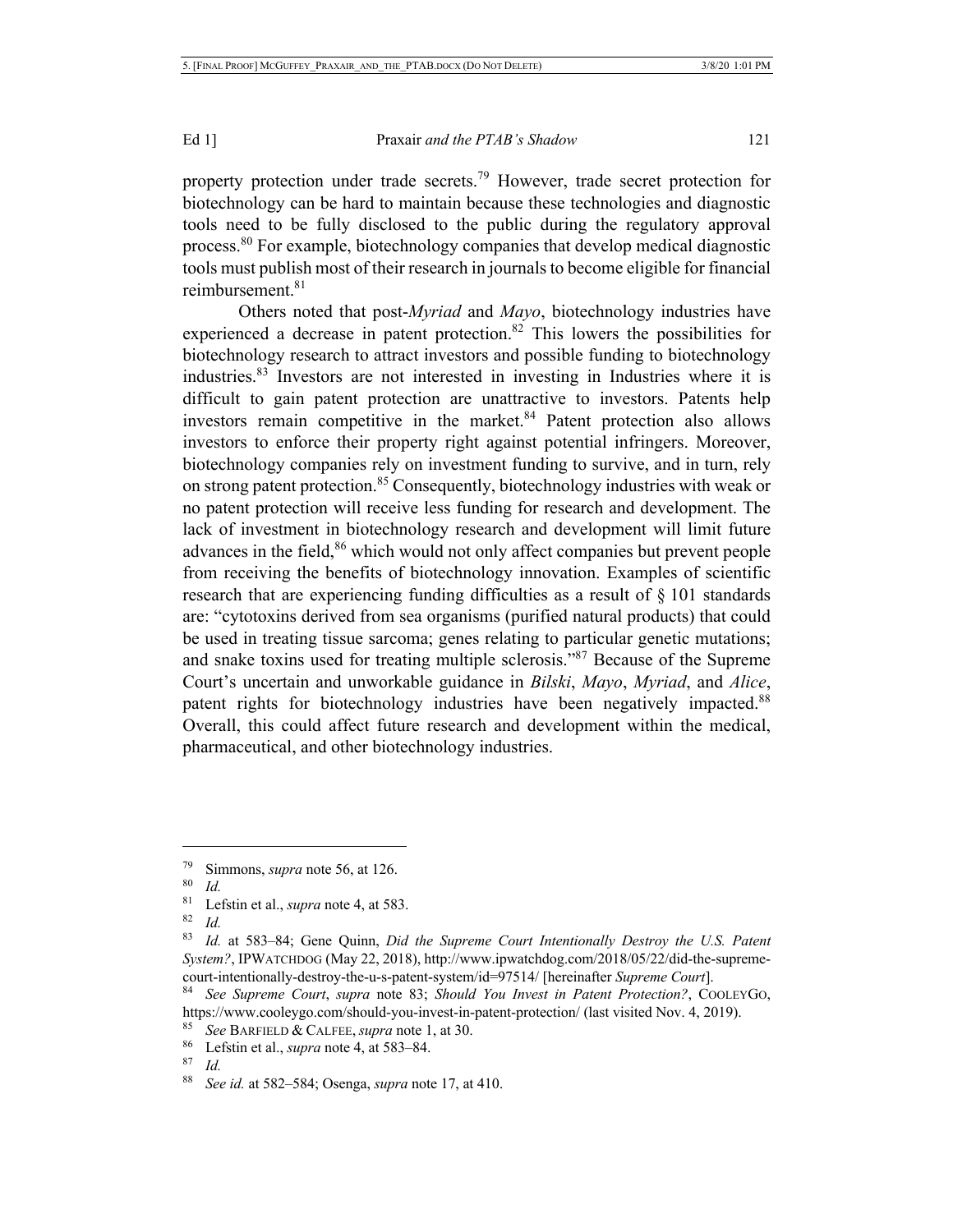## II. THE PATENT TRIALS AND APPEALS BOARD

Under the AIA, <sup>89</sup> Congress conferred a significant amount of power to the USPTO by creating the PTAB, which replaced the former Patent Board of Interferences. This section will briefly discuss (1) the structure of the PTAB, and (2) the general mechanics of the post-grant proceeding.

Because the U.S. patent system had become complex, Congress created the AIA to "establish a more efficient and streamlined patent system that [would] improve patent quality and limit unnecessary and counterproductive litigation costs."90 The PTAB has a panel of three judges who are selected based on their area of expertise needed in the science or technology field.<sup>91</sup> The AIA requires PTAB judges to be "persons of competent legal knowledge and scientific ability,"92 which helps them understand the complexities of patents and its subject matter. Additionally, knowledgeable judges can answer legal questions from the perspective of a 'person of ordinary skill in the art.'<sup>93</sup>

The AIA granted the PTAB the power to hear three new post-grant proceedings: IPR,  $94^{\circ}$  CMBR,  $95^{\circ}$  and PGR.  $96^{\circ}$  These new proceedings provide a costeffective alternative to litigation for patent validity challenges.<sup>97</sup> These post-grant proceedings have "significantly strengthened the U.S. system for administrative review of patent validity,"<sup>98</sup> and give the USPTO a better forum to correct the errors in "bad patents" from the initial examination process. Before the AIA, it was common for a defendant to assert an invalidity claim as a defense to infringement, but these post-grant proceedings allow potential defendants to preemptively invalidate a patent.<sup>99</sup>

<sup>89</sup> Leahy-Smith America Invents Act, Pub. L. No. 112–29, 125 Stat. 284 (2011) (codified as amended in scattered sections of 35 U.S.C.) [hereinafter AIA].

<sup>90</sup> Flynn, *supra* note 29, at 7 (quoting Mark Consilvio & Jonathan R.K. Stroud, *Unraveling the U.S.P.T.O.'s Tangled Web: An Empirical Analysis of the Complex World of Post-Issuance Patent Proceedings*, 21 J. INTELL. PROP. L. 33, 43–45 (2013)).

<sup>91</sup> Stuart Minor Benjamin & Arti K. Rai, *Administrative Power in the Era of Patent Stare Decisis*, 65 DUKE L.J. 1563, 1569 (2016).

<sup>92</sup> AIA § 7(a); 35 U.S.C. § 6(a) (2012).

 $93$  A person of ordinary skill in the art ("PHOSITA") is similar to a "reasonable person" in torts law. However, because of the complex and technical nature of patent law, a PHOSITA is specific to that inventions technical field of study. *See* Nainia & Jasmeet Gulati, *Knowledge/Skill Standards of "Person Skilled in Art": A Concern Less Visited*, 17 J.MARSHALL REV. INTELL. PROP. L. 588, 601- 602 (2018).

<sup>94</sup> AIA § 6(a); 35 U.S.C. § 311(a).

<sup>95</sup> AIA § 18; 35 U.S.C. § 321 (note).

<sup>&</sup>lt;sup>96</sup> AIA § 6(d); 35 U.S.C. § 321.

Flynn, *supra* note 29, at 8.

<sup>98</sup> Saurabh Vishnubhakat et al., *Strategic Decision Making in Dual PTAB and District Court Proceedings*, 31 BERKELEY TECH. L.J. 45, 58 (2016).

*Id.* at 48.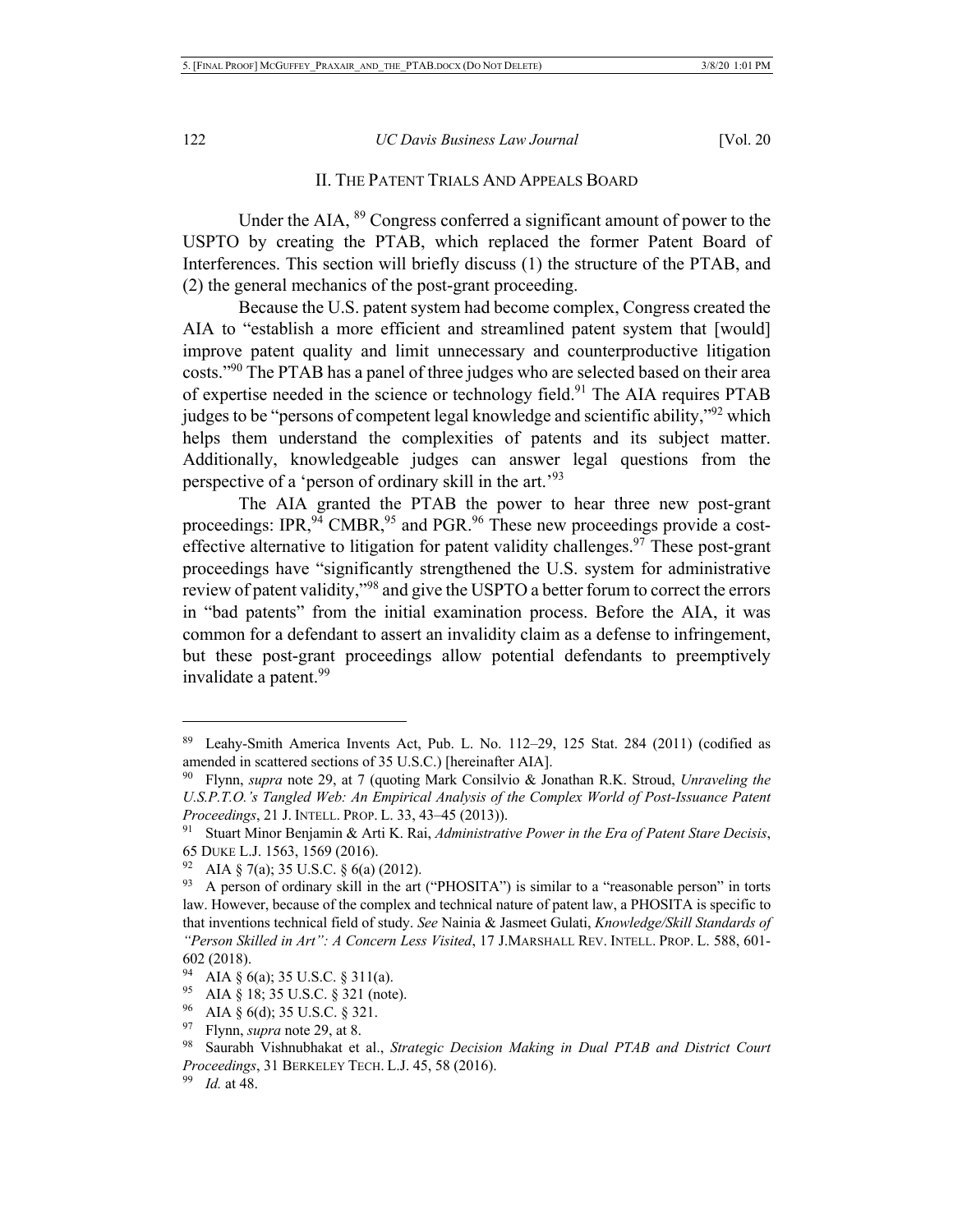Generally, each post-grant proceeding follows the same process. First, a person—not the patent holder—submits a petition to the USPTO to institute a postgrant proceeding.<sup>100</sup> The petition must challenge the patent's validity under either §§ 101, 102, 103, or 112. However, the AIA limits what each post-grant proceeding may hear. IPR allows challenges based on  $\S 102$  novelty or  $\S 103$  obviousness,<sup>101</sup> CMBR allows challenges on any ground of invalidity, but only for certain types of business method patents,  $102$  and PGR allows challenges on any ground of invalidity for patents filed on or after March  $16$ ,  $2013$ .<sup>103</sup> Second, the panel of judges sitting on the PTAB decides whether the petition satisfies the statutory threshold to institute the proceeding. To initiate an IPR, the petition must show there is a "reasonable likelihood that the petitioner would prevail with respect to at least 1 of the claims challenged in the petition."104 For CBMR and PGR, a petition must show that it is "more likely than not that at least 1 of the claims challenged in the petition is unpatentable."<sup>105</sup> If the panel decides that the petition satisfies the required standard, it will initiate a review of the patent.<sup>106</sup> The PTAB's decision to institute a proceeding is final and not appealable.<sup>107</sup> Once initiated, the PTAB tends to make its final decision within a year.<sup>108</sup> Although the goal of the PTAB and post-grant proceedings was to improve the patent system, these new AIA additions have created more confusion and complications for subject-matter eligibility.

## III. CHALLENGING § 101 SUBJECT-MATTER ELIGIBILITY IN POST-GRANT **PROCEEDINGS**

Before the AIA, courts were one of the biggest influences on shaping the doctrine of patent eligible subject matter under 35 U.S.C. § 101. Through the scope of the post-grant proceedings, Congress gave the PTAB, and inherently the USPTO, the power to answer pivotal questions of law. Explicitly through CBMR and PGR, the PTAB has significant power and discretion to determine patentable subject matter under  $\S 101$ ,  $^{109}$  an area of patent law that has previously been left for the courts to interpret. Many scholars attribute  $\S$  101 uncertainty to the Supreme Court's decisions in *Bilski*, *Mayo*, *Myriad*, and *Alice*; however, now the Supreme

<sup>100</sup> *See* 35 U.S.C. § 311 (providing for IPR); *id.* § 321(a) (providing for PGR); *id.* § 321(note) (providing for CMBR).

<sup>101</sup> *Id.* § 311(b).

<sup>&</sup>lt;sup>102</sup> *Id.* § 321(a)(1) (note).<br><sup>103</sup> *Id.* § 321(b)

*Id.* § 321(b).

<sup>104</sup> *Id.* § 314(a).

 $\frac{105}{106}$  *Id.* § 324(a).

<sup>106</sup> *Id.* §§ 314(a), 324(a).

<sup>107</sup> *Id.* §§ 314(e), 324(d); *see also* Cuozzo Speed Techs., LLC v. Lee, 136 S. Ct. 2131 (2016).

<sup>&</sup>lt;sup>108</sup> 35 U.S.C. §§ 316(a), 326(a)(11).

<sup>109</sup> Flynn, *supra* note 29, at 3.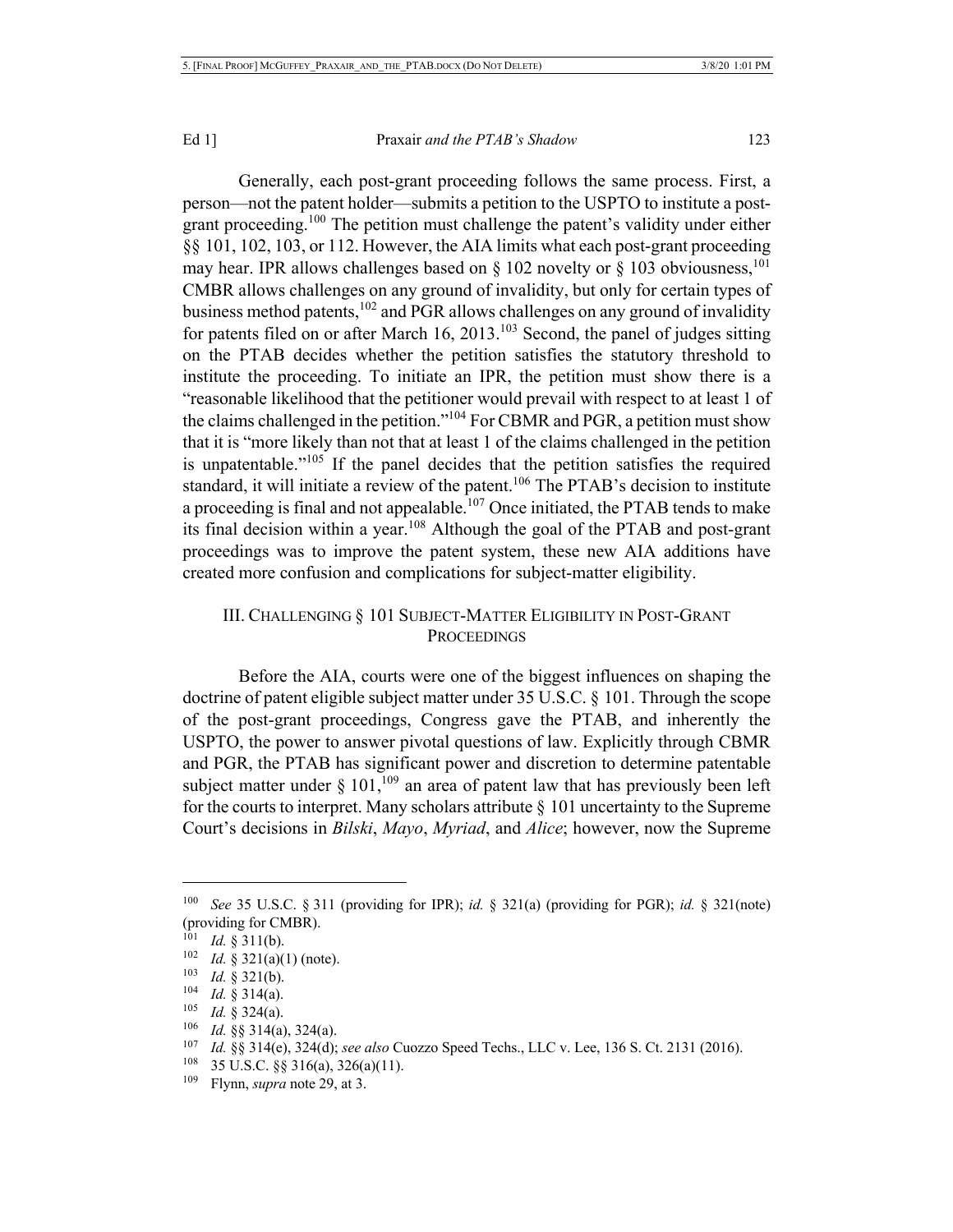Court may not be the only one to blame.<sup>110</sup> The PTAB's broad power over  $\S$  101 allows the USPTO to expand or shrink the scope of patentable subject matter.<sup>111</sup> This is not the only way the PTAB has affected  $\S$  101.

This section will examine how each post-grant proceeding has interacted with  $\S$  101 invalidity challenges relating to a biotechnology patent. Each section will briefly discuss how each decision affects subject-matter eligibility under § 101 and any future implications the decision may have on patent protection for biotechnology innovation.

## *A. Covered Business Method Review*

Within the CBMR, the PTAB has been known to be very "aggressive, particularly with respect to its interpretation of section 101."<sup>112</sup> This is likely because the USPTO has a large amount of discretion in determining what patents are subject-matter eligible for a CBMR.<sup>113</sup> Unlike IPR or PGR, "a person may not file a petition for a [CBMR] . . . unless the person or the person's real party in interest or privy has been sued for infringement of the patent or has been charged with infringement under that patent."<sup>114</sup> Another key distinction is that CBMRs only apply to covered business method patents,<sup>115</sup> which the AIA defines in  $§ 18(d)(1):$ 

The term 'covered business method patent' means a patent that claims a method or corresponding apparatus for performing data processing or other operations used in the practice, administration, or management of a financial product or service, except that the term does not include patents for technological inventions.<sup>116</sup>

In addition to this broad definition, the AIA directs the USPTO to further define "technological invention."<sup>117</sup> The USPTO decides "whether the claimed subject matter as a whole recites a technological feature that is novel and unobvious over the prior art; and solves a technical problem using a technical solution."<sup>118</sup> This broad definition of "technological invention" gives the USPTO a fair amount of discretion in determining the subject matter that is eligible for instituting a

<sup>110</sup> Osenga, *supra* note 17, at 405–06 (discussing that the PTAB should share the blame for the confusion of § 101).

<sup>111</sup> *Id.* at 407.

<sup>112</sup> Benjamin & Rai, *supra* note 91, at 1577.

<sup>113</sup> *Id.* at 1573.

<sup>&</sup>lt;sup>114</sup> AIA § 18(a)(1)(B) (2011).

<sup>115</sup> *Id.* (stating that the "Director shall issue regulations establishing and implementing a transitional post-grant review proceeding for review of the validity of covered business method patents").

<sup>&</sup>lt;sup>116</sup> *Id.* § 18(d)(1).

<sup>117</sup> Benjamin & Rai, *supra* note 91, at 1573.

<sup>118</sup> *Id.* at 1576 (quoting 37 C.F.R. § 42.301(b)).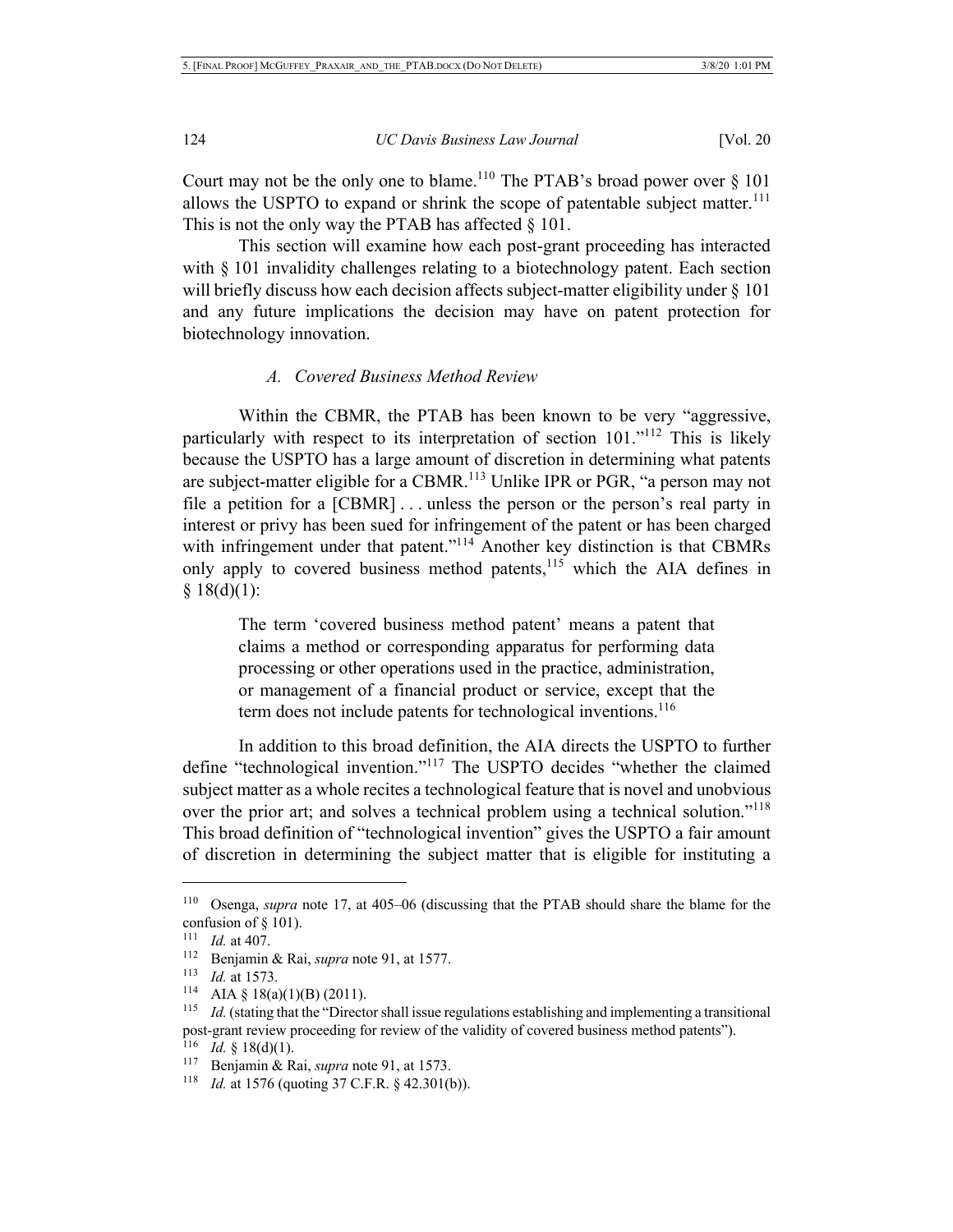CMBR.119 Typically, CBM reviews are limited to patents that are "financial in nature," "incidental to financial activity," or "complementary to financial activity." $120$  In the past, a majority of the CBMR petitions challenged claims on subject-matter eligibility. $121$ 

Although most biotechnology uses software in research and development, the PTAB generally does not institute CBMR petitions challenging biotechnology or medical patents<sup>122</sup> because they are not a "financial product or service."<sup>123</sup> For example, in *Amneal Pharmaceuticals, LLC v. Jazz Pharmaceuticals, Inc.* and *Roxane Laboratories, Inc. v. Jazz Pharmaceuticals, Inc.*, the PTAB declined to institute a CBMR because the petitioner failed to show that the claim language recited a method involving the movement of money or credit in exchange for a product or service.<sup>124</sup> In *Amneal Pharmaceuticals*, the patent related to a "method for controlling access to a sensitive prescription drug prone to potential abuse or diversion, by utilizing a central pharmacy and database to track all prescriptions for the sensitive drug."125 In *Roxane Laboratories*, the patent related to a "method for treating a patient with a sensitive prescription drug and controlling access to the sensitive prescription drug, which is prone to potential abuse, misuse, or diversion, by utilizing a central pharmacy and database to track all prescriptions for the sensitive drug."<sup>126</sup> Because the PTAB held that the patents were not subject-matter eligible for a CBMR, it could not institute the proceeding to determine the patents' validity.

The PTAB has a fair amount of discretion on the subject-matter eligibility for covered business method patents. However, *Amneal Pharmaceuticals* and *Roxane Laboratories* suggest that the PTAB has not found a way to expand the definition of a "technological invention" to encompass biotechnology subject matter. Thus, within the scope of CBMR, it is unlikely that the PTAB will have a significant impact on patent protection for biotechnology innovation.

<sup>119</sup> *Id.*

<sup>120</sup> Marshall Gerstein*, For CBM Standing, Is "Incidental To" a Financial Produce Service Enough?*, PTABWATCH (July 7, 2016), https://www.ptabwatch.com/2016/07/for-cbm-standing-isincidental-to-a-financial-product-or-service-enough/.

<sup>121</sup> Vishnubhakat et al., *supra* note 98, at 67.

<sup>122</sup> *Id.* at 92.

<sup>123</sup> AIA § 18(d)(1) (2011).

<sup>124</sup> *Denying Institution of Covered Business Method Review of CBM2014-00149, 150, 151, 153*, PTAB TRIAL BLOG (Jan. 26, 2015), http://ptabtrialblog.com/denying-institution-covered-businessmethod-review-cbm2014-00149-150-151-153/; *Denying Institution CMB2014-00161, 175*, PTAB TRIAL BLOG (April 15, 2015), http://ptabtrialblog.com/denying-institution-cbm2014-00161-175/.

Amneal Pharms., LLC v. Jazz Pharms., Inc., No. CBM2014-00149/150/151/153, slip op. at 4 (P.T.A.B. Jan. 13, 2015).

<sup>126</sup> Roxane Labs., Inc. v. Jazz Pharms., Inc., No. CBM2014-00161/175, slip op. (P.T.A.B. Feb. 9, 2015), https://e-foia.uspto.gov/Foia/RetrievePdf?system=PRPS&flNm=CBM2014-00175\_14.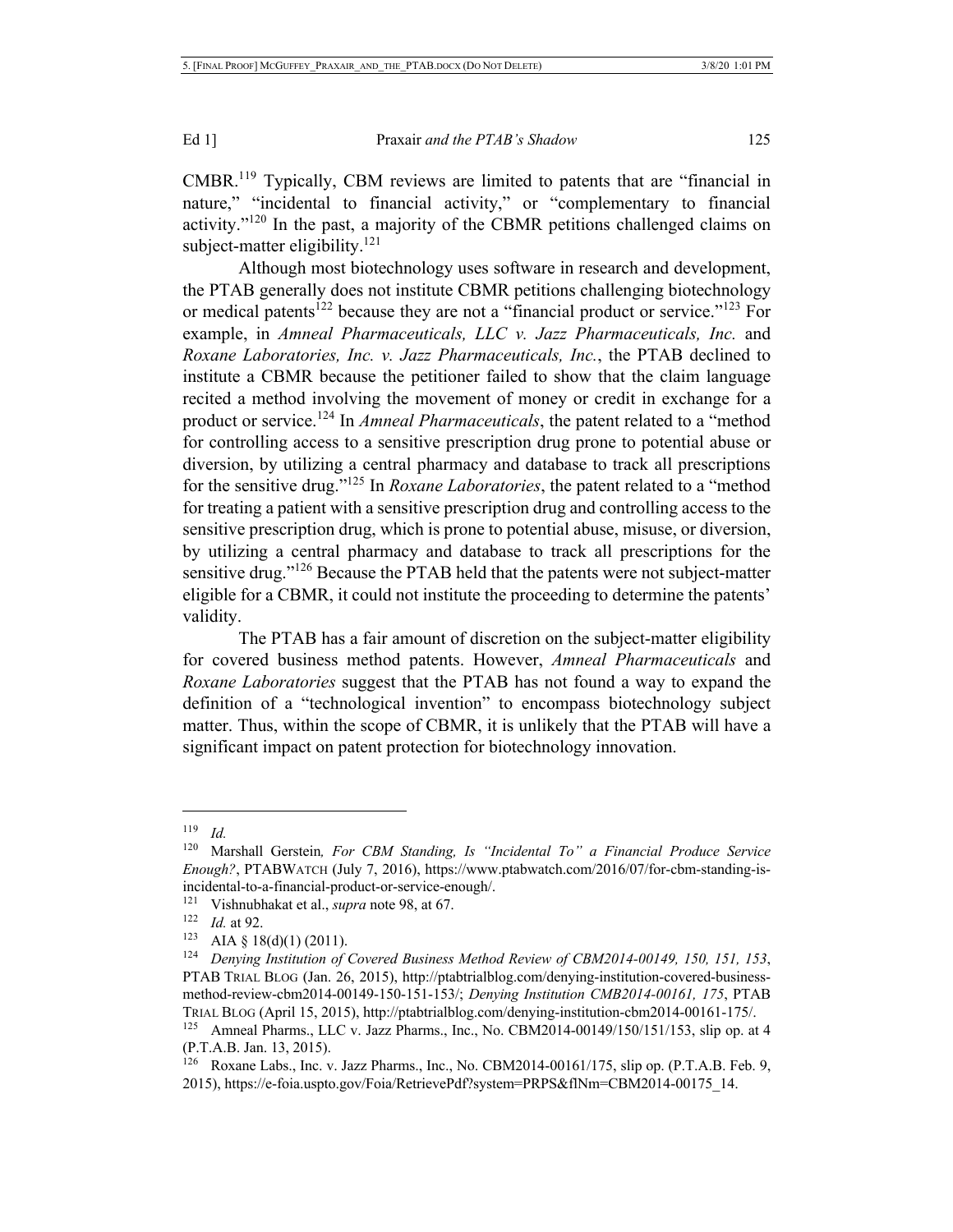## *B. Post-Grant Review*

PGR may be the most powerful proceeding for invalidating patents.<sup>127</sup> PGR's scope is the broadest of any other post-grant proceeding<sup>128</sup> because a petitioner "may request to cancel as unpatentable one or more claims of a patent on *any ground*."129 This includes novelty, obviousness, utility, indefiniteness, written description, enablement, and most importantly, for this Note's purpose, subject-matter eligibility. Unlike CBMR, PGR does not limit a petitioner to business method patents. But a major limitation for PGRs is petitioners may only challenge patents that issue under the AIA's first-to-file regime (i.e., have an effective filing date on or after March 16, 2013).<sup>130</sup>

Since the Supreme Court's ruling in *Bilski*, *Mayo*, *Myriad*, and *Alice*, petitioners have been challenging patents on the basis of subject-matter eligibility under § 101. In *American Simmental Ass'n v. Leachman Cattle of Colorado, LLC,* one of PGR's first final written decisions, the PTAB invalidated a patent under §§ 101 and 103. The patent "relate[d] generally to genetic quality and relative market value of livestock."131 The patent specifically disclosed embodiments of the invention that facilitated "an owner or potential buyer of one or more sale groups of livestock to evaluate the relative market value of the sale groups based on predictions derived from genetic merit estimates of the herd."132 With respect to § 101, the PTAB followed the *Alice-Mayo* two-step.133 First, the PTAB found that the claims were directed to the fundamental concept of "'determining an animal's relative economic value based on its genetic and physical traits,' and that such a fundamental concept is a patent ineligible abstract idea."<sup>134</sup> After determining that the claims were directed to an abstract idea, the PTAB found that "all computer recitations in the challenged claims [were] recitations to generic computer hardware used in a conventional manner, which [were] insufficient to impart patentability under *Alice*." Following the *Alice-Mayo* framework, the PTAB held the claims were invalid because they were not patentable subject matter.<sup>135</sup>

<sup>&</sup>lt;sup>127</sup> Flynn, *supra* note 29, at 8.<br><sup>128</sup> *Id.* at 0.

*Id.* at 9.

 $129$  35 U.S.C. § 321(b) (2012) (emphasis added).

<sup>130</sup> Flynn, *supra* note 29, at 10; *see also* U.S. PATENT & TRADEMARK OFFICE, MAJOR DIFFERENCES BETWEEN IPR, PGR, AND CBM, http://www.uspto.gov/sites/default/files/ip/boards/bpai/aia\_trial\_ comparison\_chart.pptx (last visited Sept. 15, 2018) [hereinafter MAJOR DIFFERENCES BETWEEN IPR, PGR, AND CBM].

<sup>131</sup> Am. Simmental Ass'n v. Leachman Cattle of Colo., LLC, No. PGR2015-00005, 2016 WL326807 \*2 (P.T.A.B. June 13, 2016).

<sup>132</sup> *Id.* at 3.

<sup>133</sup> *Id.* at 21.

<sup>134</sup> *Id.* at 13.

<sup>135</sup> *Id.* at 21 (holding that the PTAB was unpersuaded that the "problem, or its solution, involves or requires anything computer-related").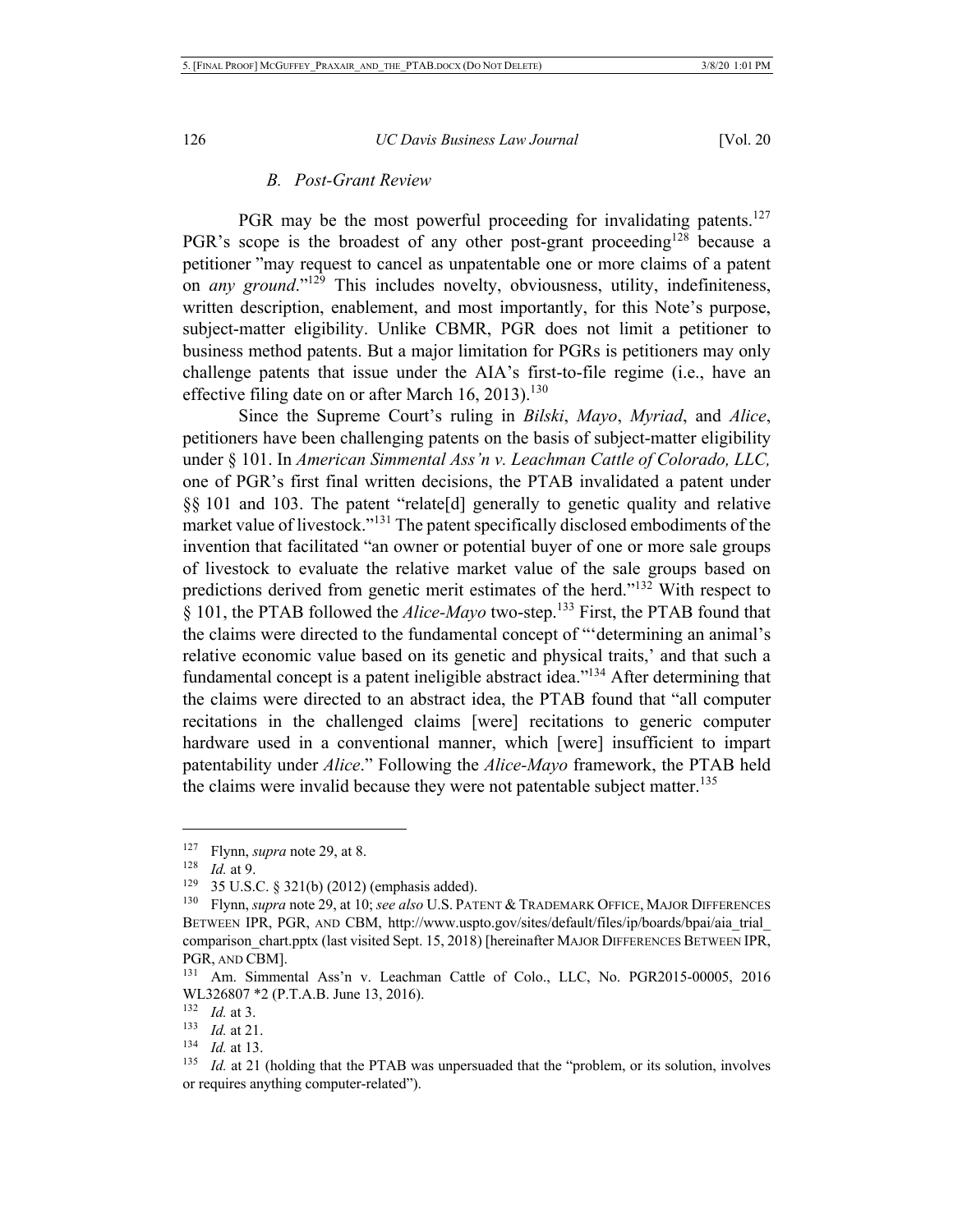Deciding a petition that challenges subject-matter eligibility, the PTAB must apply the *Alice-Mayo* framework laid out by the Supreme Court. Because PGR is relatively new and can only hear patents that issued under the AIA, there are fewer petitions than other post-grant proceedings.<sup>136</sup> Because there are less filings, it will take time to see PGR's true effect on  $\S$  101, specifically in technology areas where issuing patents take longer.<sup>137</sup> Furthermore, because the PTAB may initiate a PGR petition if it "raises a novel or unsettled legal question that is important to other patents or patent applications,"138 the PTAB has more discretion to either "shrink or expand" the scope of *what* is patentable subject matter under § 101.<sup>139</sup> This is true particularly in technology areas that are evolving at a fast rate—such as biotechnology and bioscience—because it is no secret that many in the patent community want to expand the scope of patentable subject matter.<sup>140</sup> As a result, the PTAB, through the venue of PGR, will soon become a crucial institution for shaping the doctrine of  $\S$  101. Currently, PGR has not allowed the PTAB to change what subject matter is patent eligible.

## *C.* Inter Partes *Review*

IPR examines patents issued under either the pre-AIA's first-to-invent or AIA's first-to-file regime.<sup>141</sup> Petitions in IPR may challenge patents only under § 102 novelty and § 103 nonobviousness, and only on the basis of prior art consisting of patents or printed publications.<sup>142</sup> IPR proceedings do not have the authority to hear petitions that challenge patents under  $\S 101$  subject-matter eligibility.<sup>143</sup> However, in a recent case, the PTAB found a way to get around this limitation by using the printed matter doctrine.

The printed matter doctrine provides that: "[c]laim limitations directed to printed matter are not entitled to patentable weight unless the printed matter is functionally related to the substrate on which the printed matter is applied."<sup>144</sup> Simplified, the printed matter doctrine can form a two-part test:

(1) Is the claim limitation directed to printed matter?

<sup>136</sup> Benjamin & Rai, *supra* note 91, at 1569.

<sup>137</sup> Flynn, *supra* note 29, at 10.

<sup>138</sup> 35 U.S.C. § 324(b) (2012).

<sup>&</sup>lt;sup>139</sup> Flynn, *supra* note 29, at 4.<br><sup>140</sup> *Id.* at 20.

<sup>&</sup>lt;sup>141</sup> *See* MAJOR DIFFERENCES BETWEEN IPR, PGR, AND CBM, *supra* note 130; Vishnubhakat et al., *supra* note 98, at 59.

 $142$  35 U.S.C. § 311(b) (2012).

 $\frac{143}{144}$  *Id.* 

<sup>144</sup> Praxair Distrib. v. Mallinckrodt Hosp. Prods. IP Ltd., 890 F.3d 1024, 1031 (Fed. Cir. 2018).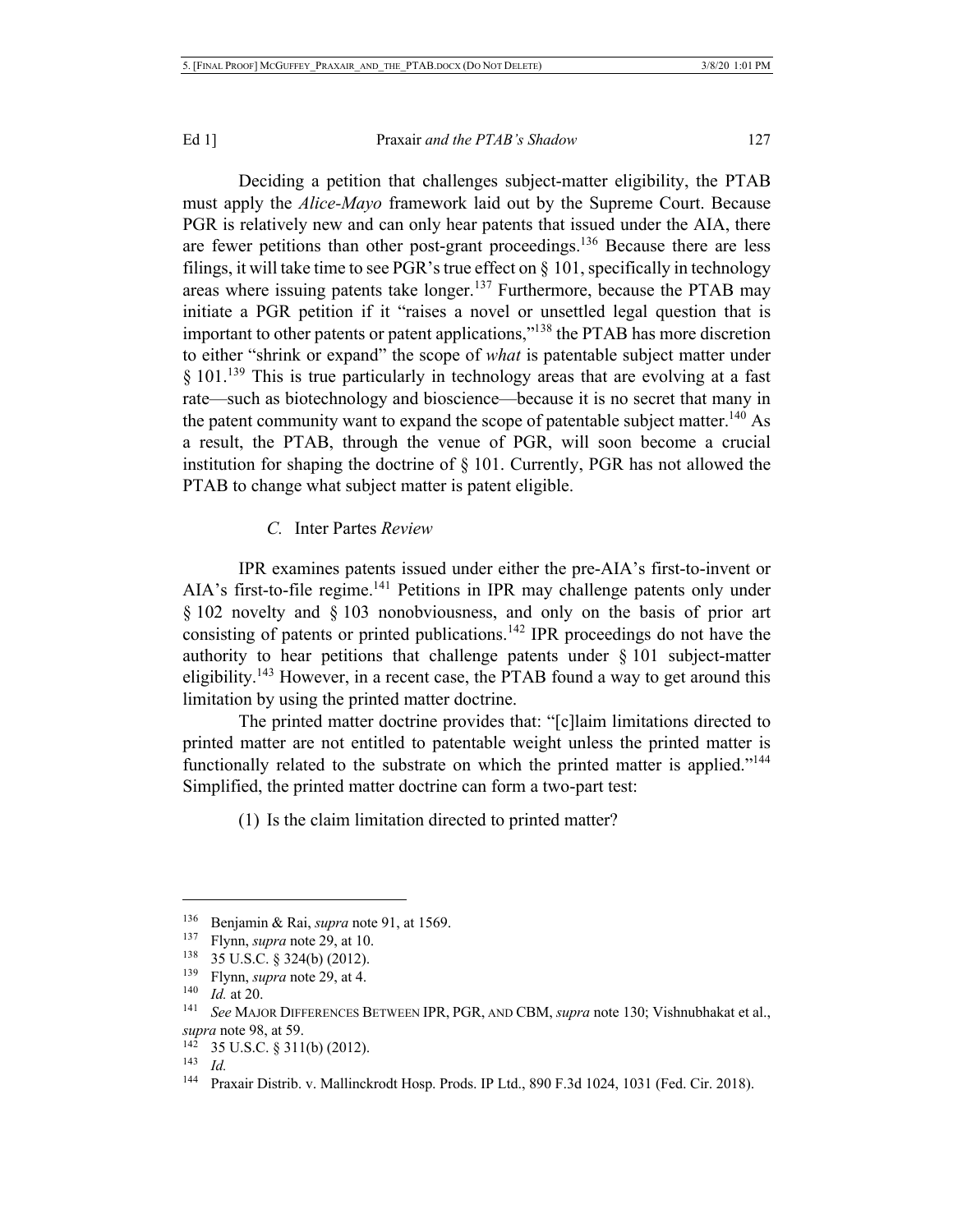## (2) If so, does the printed matter functionally relate to the substrate on which it is printed?<sup>145</sup>

Originally, courts applied the printed matter doctrine to encompass literal printed materials, but under current jurisprudence, printed matter can include any claims of content information.<sup>146</sup> If the printed matter functionally relates to its substrate, then the claim limitations are considered patentable weight and the patentability analysis will proceed. Printed matter functionally relates to its substrate when it *interrelates* with the rest of the claim so as to produce a new useful product.<sup>147</sup> But if the claim limitations lack a functional relationship, then they are not given patentable weight because they are not subject-matter eligible under 35 U.S.C. § 101.<sup>148</sup> Likewise, printed matter lacking a functional relationship to its substrate will not distinguish the invention from the prior art in terms of patentability.149 While the underlying requirement of the printed matter doctrine is subject-matter eligibility, courts have traditionally applied this doctrine to the other patentability requirements—§ 102 novelty, § 103 non-obviousness, and § 112 written description.<sup>150</sup>

The IPR proceeding *Praxair Distribution, Inc. v. Mallinckrodt Hospital Products IP Ltd.* was the first time the PTAB applied the printed matter doctrine in the history of its establishment. The petitioner, Praxair Distribution, Inc. ("Praxair") challenged U.S. Patent 8,846,112 (the "'112 patent") owned by Mallinckrodt Hospitals Products IP Ltd. ("Mallinckrodt").<sup>151</sup> The '112 patent claimed a method for administering nitric oxide gas to patients with hypoxic respiratory failure (a condition where oxygen levels in blood are too low), and the information regarding the harmful side effects for this treatment: $152$ 

[T]he '112 patent [ ] is directed to methods of distributing nitric oxide gas cylinders for pharmaceutical application . . . The claims of the '112 patent generally require supplying a medical provider

<sup>145</sup> *See* Paul E. Dietze & Elizabeth M. Crompton, *The Printed Matter Doctrine- Praxair Distrib., Inc. v. Mallinckrodt Hosp. Prods. IP Ltd*., HAYNESBOONE (May 23, 2018), http://www.haynesboone. com/Alerts/the-printed-matter-doctrine (discussing the printed matter doctrine as a two-step process).

<sup>146</sup> *Praxiar Distrib.*, 890 F.3d at 1032.

<sup>147</sup> *Id.*; *see also In re* Gulack, 703 F.2d 1381, 1385 (Fed. Cir. 1883) (finding a functional relationship between the printed digits on circular band because "the printed matter and the circularity of the band were interrelated, so as to produce a new product useful for educational and recreational mathematic purposes.").

<sup>148</sup> *Praxiar Distrib.*, 890 F.3d at 1032.

<sup>149</sup> *In re* Ngai, 367 F.3d 1336, 1339 (Fed. Cir. 2004).

<sup>150</sup> *Praxair Distrib.,* 890 F.3d at 1032.

<sup>151</sup> *See* Praxair Distrib., Inc. v. Mallinckrodt Hosp. Prods. IP Ltd., No. IPR2015-00529, 2016 WL 3648375 at \*1 (P.T.A.B. July 7, 2016).

<sup>152</sup> *Praxair Distrib.,* 890 F.3d at 1028.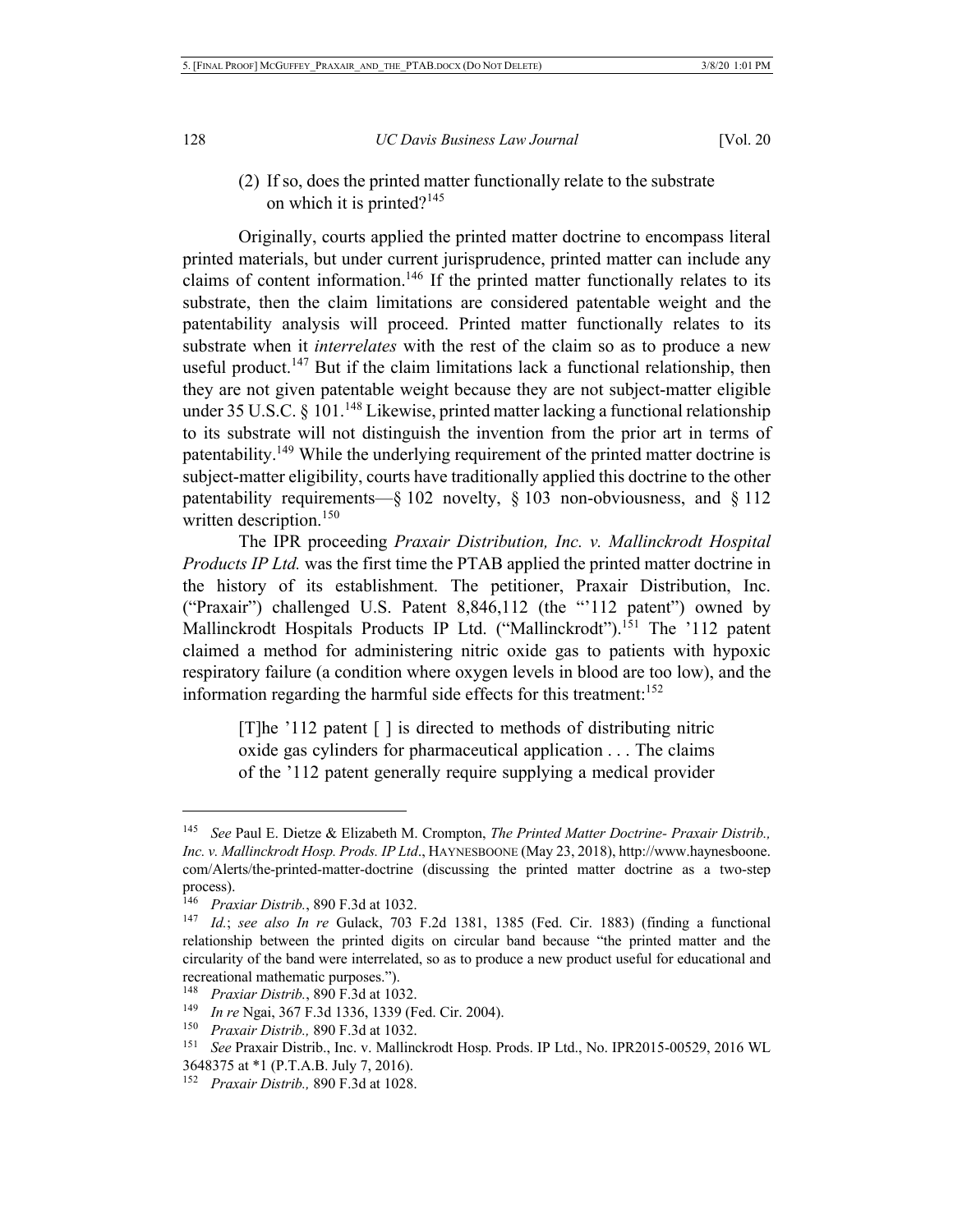with a cylinder of nitric oxide gas and providing the medical provider with certain prescribing information relating to the harmful side effects of nitric oxide for certain patients identified in the INOT22 study. $153$ 

The claim limitations at issue for the purpose of this Note are, as the Federal Circuit labeled them, the "providing information limitation" (from claim  $1$ ),  $154$ "evaluating limitation" (from claim  $3$ ),<sup>155</sup> "recommendation limitation" (from claim 7),<sup>156</sup> and "pharmaceutically acceptable" (from the preambles of claim 1 and 7).<sup>157</sup> Applying the printed matter doctrine, "the [PTAB] interpreted the providing information, evaluating, and recommendation limitations to be 'either printed matter or purely mental steps not entitled to patentable weight,'" because those limitations did not functionally relate to the other claim limitations (its substrate).<sup>158</sup> Overall, the PTAB invalidated the claims as obvious over the combination of prior art.<sup>159</sup> After the final decision, Praxair appealed and Mallinckrodt cross appealed.<sup>160</sup> Mallinckrodt challenged the PTAB's application of the printed matter doctrine on claims  $1-8$  and  $10-11$  of the '112 patent.<sup>161</sup>

<sup>&</sup>lt;sup>153</sup> *Id.* (internal citations omitted).

<sup>&</sup>lt;sup>154</sup> The Federal Circuit used this label for referring to the last two "providing information" limitations of claim 1. *Id.* at 1029*.* Claim 1's providing information limitations read as: "providing to the medical provider (i) information that a recommended dose of inhaled nitric oxide gas for treatment of neonates with hypoxic respiratory failure is 20 ppm nitric oxide and (ii) information that, in patients with preexisting left ventricular dysfunction, inhaled nitric oxide may increase pulmonary capillary wedge pressure (PCWP), leading to pulmonary edema, the information of (ii) being sufficient to cause a medical provider considering inhaled nitric oxide treatment for a plurality of neonatal patients who (a) are suffering from a condition for which inhaled nitric oxide is indicated, and (b) have preexisting left ventricular dysfunction, to elect to avoid treating one or more of the plurality of patients with inhaled nitric oxide in order to avoid putting the one or more patients at risk of pulmonary edema." *Id.*

 $155$  Claim 3 depends from claim 1 and "requires determining that a neonatal patient has preexisting LVD." *Id.* Claim 3's evaluating limitation reads as: "evaluating the potential benefit of treating the [neonatal patient] with 20 ppm inhaled nitric oxide vs. the potential risk that inhaled nitric oxide could cause an increase in PCWP leading to pulmonary edema." *Id.*

<sup>156</sup> Claim 7's recommendation limitation reads as: "recommendation that, if pulmonary edema occurs in a patient who has pre-existing [LVD] and is treated with inhaled nitric oxide, the treatment with inhaled nitric oxide should be discontinued." *Id.*

<sup>&</sup>lt;sup>157</sup> Claim 1 and 7's preambles are "methods of providing pharmaceutically acceptable nitric oxide gas." *Id.* at 1030.

<sup>158</sup> *Id.* (citing Praxair Distrib., Inc. v. Mallinckrodt Hosp. Prods. IP Ltd., No. IPR2015-00529, 2016 WL 3648375 at \*9–10 (P.T.A.B. July 7, 2016)).

<sup>159</sup> *Praxair Distrib.,* 2016 WL 3648375 at \*22. The PTAB found claim 9 to be patentable, but the Federal Circuit later reversed the decision for claim 9. *See Praxair Distrib*., 890 F.3d 1024.

<sup>160</sup> *Praxair Distrib*., 890 F.3d*.* at 1031.

<sup>161</sup> *Id.*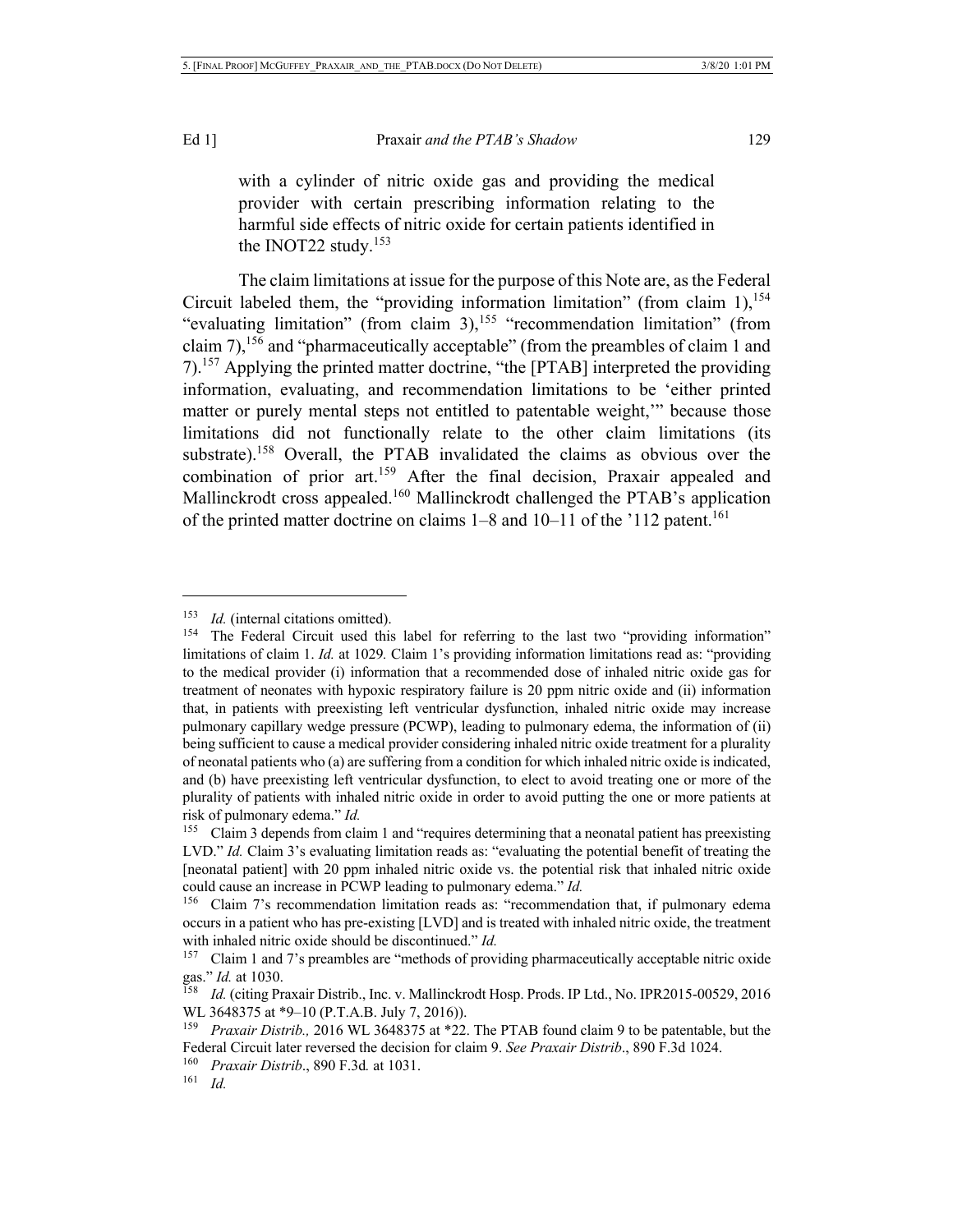In *Praxair*, the Federal Circuit agreed that the PTAB properly applied the printed matter doctrine during claim construction.<sup>162</sup> More importantly, the Federal Circuit agreed that printed matter lacking patentable weight can include claim limitations directed to mental steps or processes because they capture informational content.<sup>163</sup> The Court noted claims combining limitations into mental steps may be patentable if the limitations were functionally related to the substrate.<sup>164</sup> The Court reasoned claimed limitations directed to a mental step may capture information that would be printed matter lacking patentable weight in an obvious analysis.<sup>165</sup> For example, with respect to the evaluating limitation (claim 3), the Court found that it "[was] directed to a mental step that was also printed matter."<sup>166</sup> Claim 3's limitation required "a medical provider to think about the information claimed in the providing information limitation of claim  $1.^{167}$  But the Court noted that simply "adding an ineligible mental process to ineligible information" still left claim 3 directed to printed matter.<sup>168</sup> The Court concluded the evaluating limitation was invalid under the printed matter doctrine because the claim limitations were not functionally related to its substrate.<sup>169</sup>

Additionally, with respect to "pharmaceutically acceptable" claims, the Court agreed with the PTAB's construction the term did not create a functional relationship to its substrate.<sup>170</sup> The Court agreed the ordinary meaning of "pharmaceutically acceptable" referred to the physical condition of the nitric oxide gas, not the information that may come with it. $171$  Moreover, the Court agreed and rejected Mallinckrodt's argument that construing "pharmaceutically acceptable" required considering information in the product's label because a functional relationship does not exist simply by adding an instruction sheet to the product.<sup>172</sup>

Therefore, because the claim limitations incorporated printed matter that did not functionally relate to their substrates, the claims were not eligible subject

<sup>&</sup>lt;sup>162</sup> *Id.* at 1033 (noting that claim construction is a legal inquiry that the PTAB has the authority to make) (citing Markman v. Westview Instruments, Inc., 517 U.S. 370 (1996)).

<sup>163</sup> *Id.* (stating that "like the information claimed by printed matter, mental steps or processes are not patent eligible subject matter").

<sup>164</sup> *Id.* at 1033.

<sup>165</sup> *Id.*

<sup>166</sup> *Id.*

<sup>167</sup> *Id.*

<sup>168</sup> *Id.* The Federal Circuit noted that to hold any other way would undermine the printed matter doctrine and render it moot. *Id.*

<sup>169</sup> *Id.* at 1034.

<sup>&</sup>lt;sup>170</sup> *Id.* The PTAB construed "pharmaceutically acceptable nitric oxide gas as nitric oxide gas that [was] suitable for pharmaceutical use." *Id.*

 $\frac{171}{172}$  *Id.* 

<sup>172</sup> *Id.*; *see also* AstraZeneca LP v. Apotex, Inc., 633 F.3d 1042, 1065 (Fed. Cir. 2010) (holding that FDA-required instructions did not create functional of a drug); *In re* Ngai, 367 F.3d 1336, 1339 (Fed. Cir. 2004) (finding no functional relationship between claimed instructions and a diagnostic kit).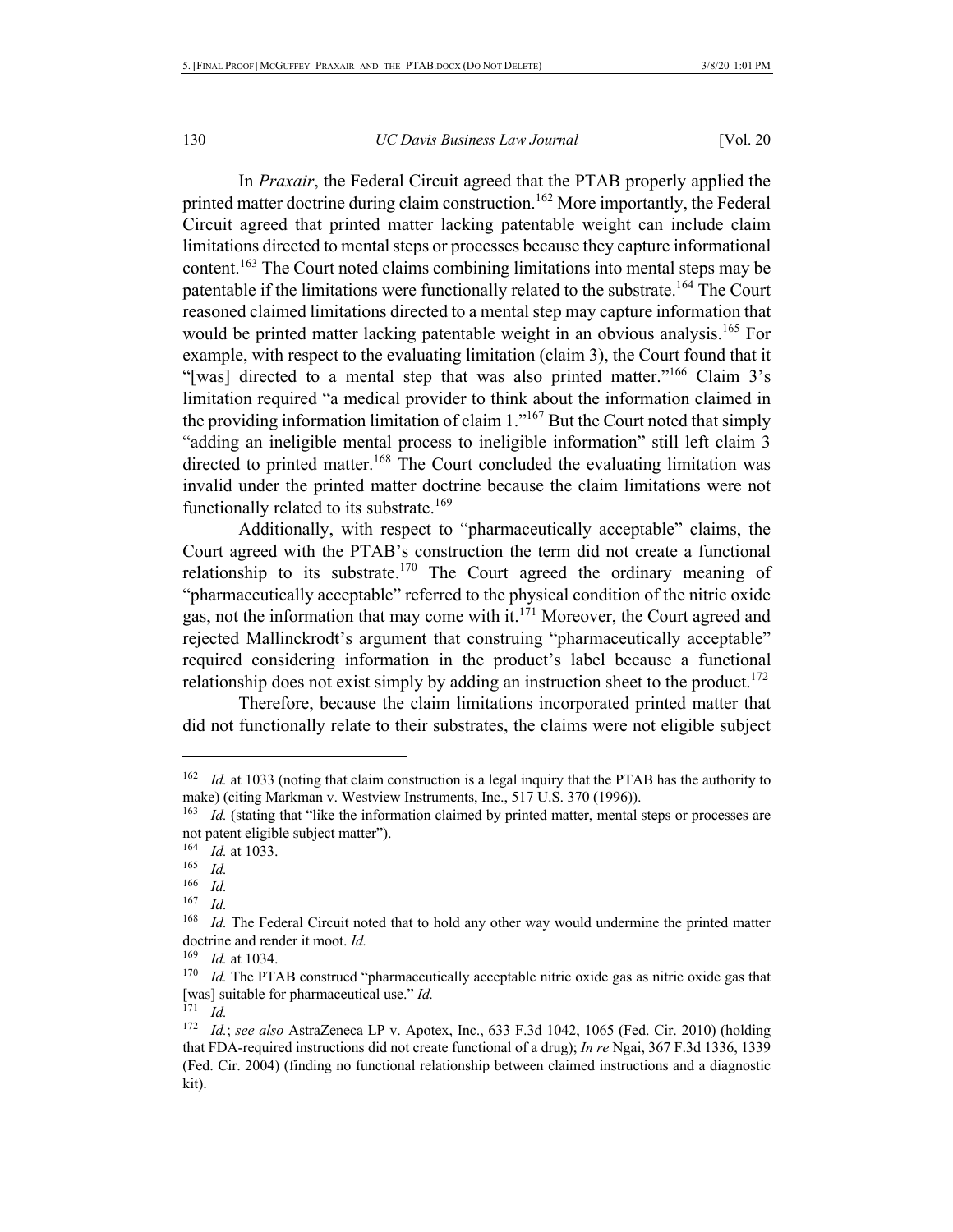matter under § 101 nor given any patentable weight in the § 103 analysis.<sup>173</sup> The Federal Circuit affirmed the PTAB's use of the printed matter doctrine in an IPR and decision holding claims  $1-8$  and 10 as obvious.<sup>174</sup> However, Judge Newman in the concurrence criticized and disagreed with the majority's application of the printed matter doctrine:

The printed matter doctrine does not apply to unprinted matter… Mental steps are mental, not printed. The printed matter doctrine is directed to printed matter, not information and not mental steps. This 'doctrine' is not relevant to the claimed method of administering nitric oxide to infants with left ventricular dysfunction. The claimed method warrants analysis in accordance with the traditional grounds of sections 102, 103, and 112; not as a newly created category within section 101.<sup>175</sup>

Judge Newman correctly stated that that this could have been a straightforward § 103 analysis because the prior art references described the information claimed in the '112 patent.<sup>176</sup> Judge Newman disagreed with how both the PTAB and majority removed specific limitations within claims, decided such limitations were of "no patentable weight," and reviewed the remaining parts for patentability.177 Specifically, Judge Newman called out the PTAB and majority for converting an obviousness-patentability analysis into eligibility analysis under § 101—noting that Praxair's IPR petition was on the ground of obviousness, not printed matter.<sup>178</sup>

The role of information in patentability should depend on novelty and nonobviousness as a whole.<sup>179</sup> A patent is not ineligible under  $\S$  101 simply because it includes information or a mental component for a step in a process.<sup>180</sup> As Judge Newman accurately noted, the majority did not add any clarity to patent law by adopting the meaning that both "information" and "mental steps" mean "printed matter."<sup>181</sup> Judge Newman firmly stated: "Printed matter is not a mental process, whatever the content."<sup>182</sup> Under the current jurisprudence, the PTAB and majority's new printed matter doctrine serves no purpose other than adding to the uncertainty of patent eligibility<sup>183</sup>—especially under  $\S$  101.

<sup>173</sup> *Praxair Distrib*., 890 F.3d*.* at 1035.

<sup>174</sup> *Id.*

<sup>&</sup>lt;sup>175</sup> *Id.* at 1038 (Newman, J., concurring).

<sup>&</sup>lt;sup>176</sup> *Id.* at 1039 (Newman, J., concurring).

<sup>&</sup>lt;sup>177</sup> *Id.* at 1041 (Newman, J., concurring).

<sup>178</sup> *Id.* at 1039–40 (Newman, J., concurring).

<sup>&</sup>lt;sup>179</sup> *Id.* at 1040 (Newman, J., concurring).

<sup>180</sup> *See id.*

<sup>181</sup> *Id.*

 $182$  *Id.* at 1039 (Newman, J., concurring).<br> $183$  *Id* 

*Id.*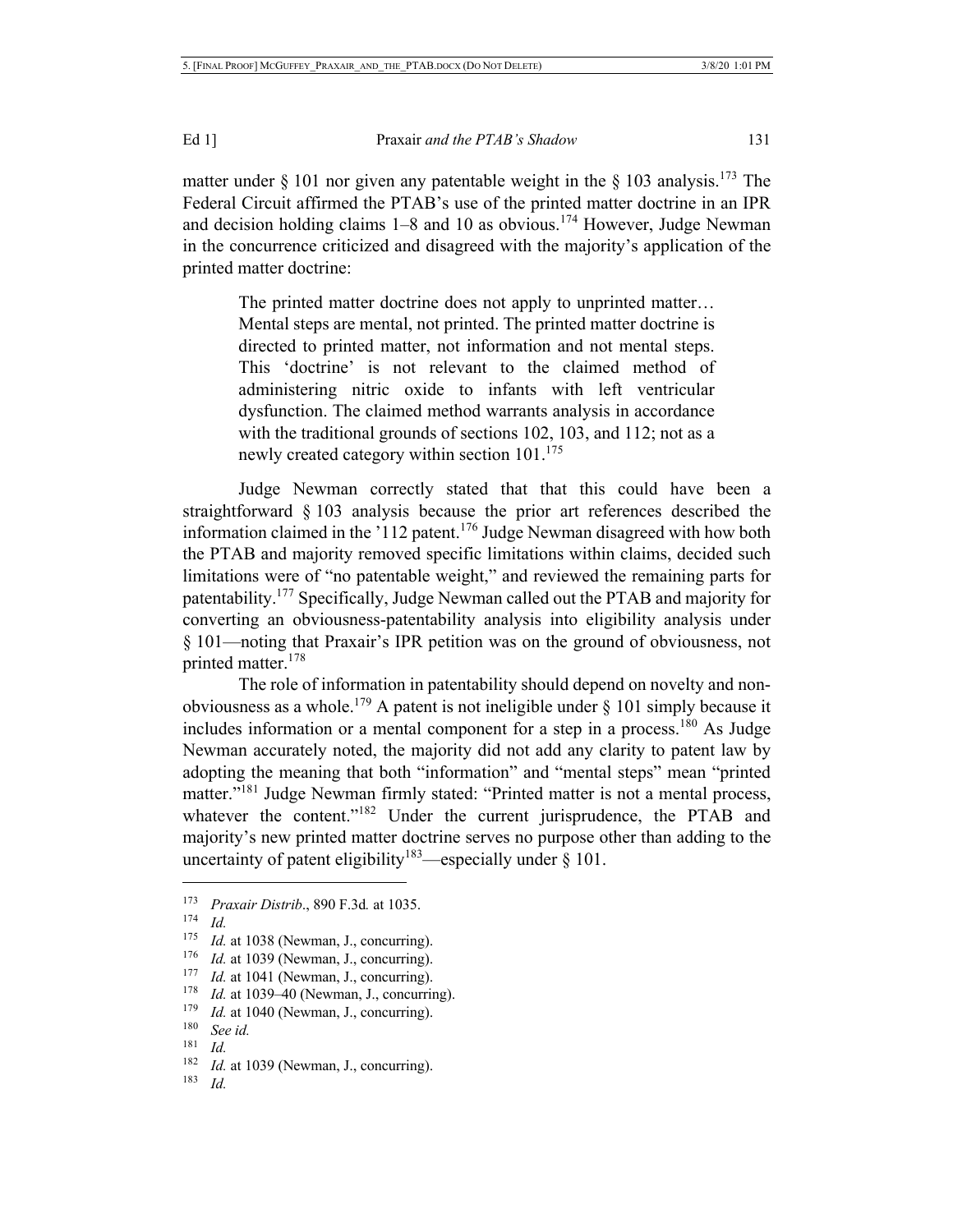## IV. THE EFFECTS OF *PRAXAIR* ON PATENT ELIGIBILITY UNDER § 101

While the printed matter doctrine's underlying rationale is subject-matter eligibility, courts traditionally applied this doctrine in  $\S 102$  novelty and  $\S 103$ nonobviousness analysis.<sup>184</sup> After the Federal Circuit's opinion in *Praxair*, the printed matter doctrine is intertwined with § 101 subject-matter eligibility analysis.<sup>185</sup> This case is another example showing the PTAB's significant influence over patent law—particularly § 101. *Praxair* allows the PTAB to impact subjectmatter eligibility in three very important ways: (1) the potential scope and power of future IPR proceedings, (2) the analysis and application of the *Alice-Mayo* framework, and (3) the availability and extent of patent protection for biotechnology and other bioscience industries.

First, using the printed matter doctrine, the PTAB could expand the scope and power of IPRs to invalidate patents for ineligible subject matter under § 101. While the AIA supports an IPR petition can challenge claims under §§ 102 and  $103$ ,<sup>186</sup>, the AIA does not explicitly state that those claims must be invalidated under §§ 102 and 103. In *Praxair*, the majority distorted a clear § 103 nonobviousness analysis into a *quasi*-§ 101 eligibility analysis.187 If the patent clearly was obvious over the prior art, the majority should have left out the printed matter doctrine and followed the traditional non-obviousness analysis. The majority invalidated claims because they added ineligible subject matter (mental process or abstract idea) to ineligible information that was printed matter.<sup>188</sup> *Praxair* may have a substantial impact on IPR petitions because the Federal Circuit allowed claims challenged under § 103 to be invalidated under § 101 based on the printed matter doctrine. This suggests that the PTAB may be able to expand the reach of future IPRs to invalidate patents under  $\S$  101 or, even further, allow petitions that bring subject-matter eligibility claims. Allowing the printed matter doctrine in IPRs may give power to the PTAB that Congress did not intend when it created the AIA postgrant proceedings. Additionally, IPR has the capacity to hear more challenges than the other post-grant proceedings because it has a lower institutional threshold and can hear patent filed under both the first-to-invent and first-to-file regimes.<sup>189</sup> Combining those factors with *Praxair's* printed matter doctrine, future IPR proceedings will have more power and discretion to invalidate patents, thereby increasing the PTAB's influence over subject-matter eligibility under § 101.

<sup>&</sup>lt;sup>184</sup> *Id.* at 1032 (majority opinion).

See id. at 1038 (Newman, J., concurring).

<sup>186</sup> *See* 35 U.S.C. § 311 (b) (2010) ("A petition in an [IPR] may request to cancel as unpatentable 1 or more claims of a patent only on a ground that could be raised under section 102 and 103").

<sup>187</sup> *Praxair Distrib*., 890 F.3d at 1039 ("It is note-worthy that Praxair's petition for inter partes review was on the ground of obviousness, not printed matter.") (Newman, J., concurring).

<sup>&</sup>lt;sup>188</sup> *Id.* at 1033 (majority opinion).

<sup>189</sup> *See* MAJOR DIFFERENCES BETWEEN IPR, PGR, AND CBM, *supra* note 130.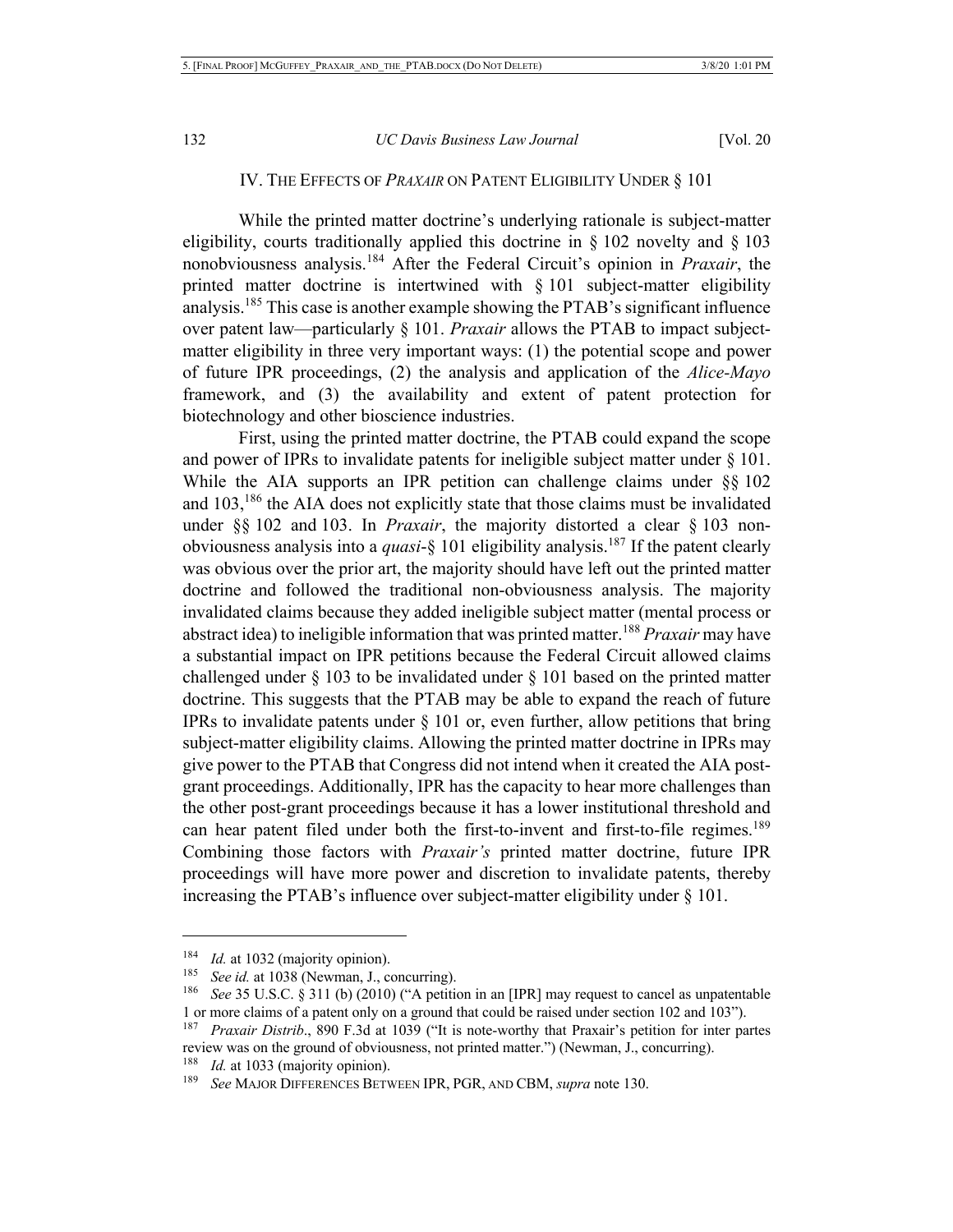Second, with the help of the Federal Circuit, the PTAB incorporated the printed matter doctrine into the *Alice-Mayo* two-step test. The PTAB addresses § 101 issues in different forums, like *ex parte* appeals.<sup>190</sup> This gives the PTAB many opportunities to develop the law surrounding subject-matter eligibility.<sup>191</sup> Since the Federal Circuit's opinion, the PTAB cited *Praxair* about fifteen times in different *ex parte* appeals.<sup>192</sup> From those cases, seven cases cite and discuss *Praxair's* use of the printed matter doctrine to determine whether the application is invalid under  $§ 101.<sup>193</sup>$  In each case the PTAB affirmed examiners'  $§ 101$ rejections for patent applications because the claims were directed to printed matter that were not patent eligible subject matter.<sup>194</sup> As a result, these cases show that examiners and the PTAB have incorporated the printed matter doctrine into the *Alice-Mayo* framework. The PTAB's application of the printed matter doctrine in subject-matter eligibility analysis is significant to note because the PTAB's jurisprudence is often adopted or followed by courts.<sup>195</sup>

The Federal Circuit affirmed the PTAB's use of the printed matter doctrine in a § 101 analysis. In an appeal from the PTAB, the Federal Circuit, in *In re Marco Guldenaar Holding B.V.*, affirmed the rejection of a patent application for a method of playing a dice game under § 101:

Because the only arguably unconventional aspect of the recited method of playing a dice game is printed matter, which falls outside the scope of § 101, the rejected claims do not recite an 'inventive

<sup>&</sup>lt;sup>190</sup> An *ex parte* appeal is when an applicant appeals an examiner's final rejection of her patent application to the PTAB in hopes of getting a patent granted. *Appeals*, U.S. PATENT & TRADEMARK OFFICE, https://www.uspto.gov/patents-application-process/patent-trial-and-appeal-board/appeals (last visited Feb. 22, 2019).

<sup>&</sup>lt;sup>191</sup> Osenga, *supra* note 17, at 407.

<sup>&</sup>lt;sup>192</sup> For purposes of this Note, and as of January 2019, these fifteen cases are from a basic search on Westlaw and is not a definitive or conclusive list.<br> $^{193}$  See generally Ex parte Stone, No. 2017-010303

<sup>193</sup> *See generally Ex parte* Stone, No. 2017-010303, 2018 WL 6119991 (P.T.A.B. Oct. 30, 2018); *Ex parte* Dorr, No. 2017-006607, 2018 WL5294811 (P.T.A.B. Oct. 11, 2018); *Ex parte* Wallace, No. 2018-002391, 2018 WL 5043711 (P.T.A.B. Sept. 28, 2018); *Ex parte* Carrato, No. 2016- 007538, 2018 WL 3756657 (P.T.A.B. July 23, 2018); *Ex parte* Hellem, No. 2016-004724, 2018 WL 3586188 (P.T.A.B. July 10, 2018); *Ex parte* Irby, No. 2016-008533, 2018 WL 3425429 (P.T.A.B. June 27, 2018); *Ex parte* Spooner, No. 2017-000514, 2018 WL 3425441 (P.T.A.B. June 27, 2018). Notably, two separate cases cited and rejected patent claims under Praxair's printed matter doctrine as obvious under § 103 because the printed matter was directed to ineligible subjected matter. *See Ex parte* Subha v. Raman, No. 2017-001873, 2018 WL 6338505 at \*4 (P.T.A.B. Nov. 6, 2018); *Ex parte* Multer, No. 2017-002353, 2018 WL 5631437 at \*8–9 (P.T.A.B. Oct. 15, 2018).

<sup>194</sup> *See Ex parte* Stone, 2018 WL 6119991 at \*7–8; *Ex parte* Dorr, 2018 WL5294811 at\*8–9; *Ex parte* Wallace, 2018 WL 5043711 at \*6 n.3; *Ex parte* Carrato, 2018 WL 3756657 at \*4; *Ex parte* Hellem, 2018 WL 3586188 at \*7; *Ex parte* Irby, 2018 WL 3425429 at \*5; *Ex parte* Spooner, 2018 WL 3425441 at \*5.

<sup>195</sup> *See* Osenga, *supra* note 17, at 409 (noting that "the PTAB's jurisprudence is often adopted, or at least followed, by the courts").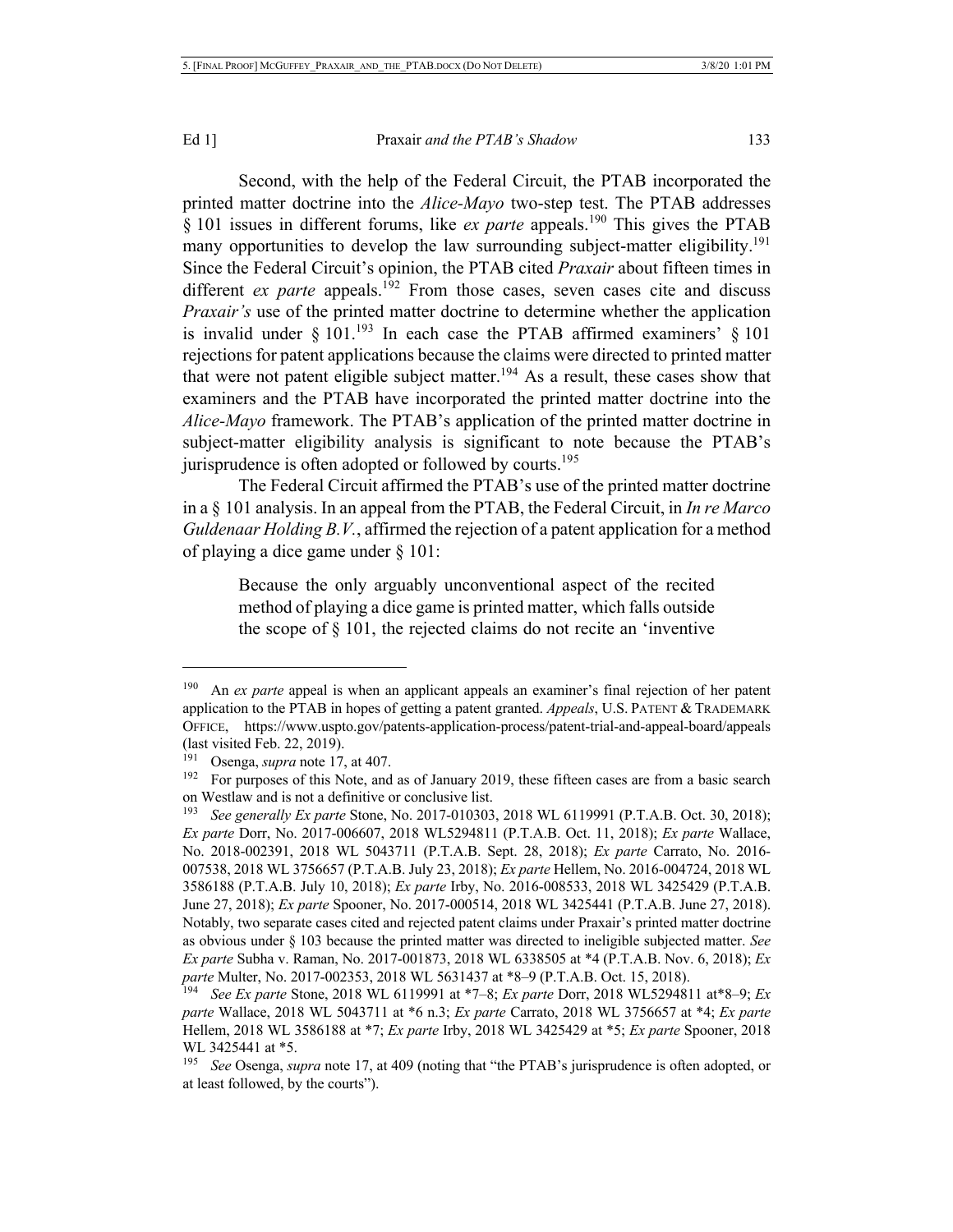concept' sufficient to 'transform' the claimed subject matter into a patent-eligible application of the abstract idea.<sup>196</sup>

The Federal Circuit cited *Praxair* to invalidate the application's claims under the printed matter doctrine and  $\S$  101.<sup>197</sup> The ruling in *Marco* affirmed the PTAB's heightened influence over the law of subject-matter eligibility and expanded the scope of the *Alice-Mayo* two-step test to include the printed matter doctrine. Ultimately, this creates another basis on which the PTAB may invalidate applications and patents. Because of *Praxair*, USPTO examiners, the PTAB, and courts are free to use the printed matter doctrine in the § 101 *Alice-Mayo* analysis.

Finally, if the PTAB invalidates more patents—like in *Praxair*—additional biotechnology inventions could lose their patent rights. Some commentators refer to the PTAB as "death squads killing property rights."198 While in the past the Federal Circuit acted as a "savior" by reversing the USPTO in certain circumstances, it has recently been less inclined to save claims.<sup>199</sup> The PTAB's power over § 101 could greatly affect biotechnology and bioscience industries by making patent protection even more uncertain and unlikely than when the courts had exclusive control.<sup>200</sup> For example, when the PTAB invalidates patents in postgrant proceedings, it signals to the company involved, as well as other companies in similar fields, that patent rights are uncertain or unlikely.<sup>201</sup> Uncertainty in patent rights will cause companies to change how they invest their research and development money.<sup>202</sup> A lack of investment in biotechnology research and development could limit future advances in the field.<sup>203</sup> Thus, while patent protection for biotechnology inventions was already declining after the *Mayo* and *Myriad* decisions, the PTAB's decision in *Praxair* may have a significant impact on patent rights and innovation in biotechnology industries.

<sup>196</sup> *In re* Marco Guldenaar Holding B.V., 911 F.3d 1157, 1162 (Fed. Cir. 2018).

<sup>&</sup>lt;sup>197</sup> *Id.* at 1161 ("Claim limitations directed to the content of information and lacking a requisite functional relationship are not entitled to patentable weight because such information is not patent eligible subject matter under 35 U.S.C. § 101.") (citing Praxair Distrib., Inc. v. Mallinckrodt Hosp. Prods. IP Ltd*.*, 890 F.3d 1024, 1032 (Fed. Cir. 2018)).

<sup>198</sup> *See generally* Lefstin et al., *supra* note 4, at 589 (noting that with respect to the PTAB, "if a patent applicant or owner takes a patent eligibility case . . . it is 'not likely to end well.'"); Madigan & Mossoff, *supra* note 11, at 952 (discussing that the PTAB is one of the "bleakest" venues for patent owners); Rob Sterne & Gene Quinn, *PTAB Death Squads: Are All Commercially Viable Patents Invalid?,* IPWATCHDOG (March 24, 2014), http://www.ipwatchdog.com/2014/03/24/ptabdeath-squads-are-all-commercially-viable-patents-invalid/id=48642 (discussing the unanticipated low success rate of patent owners in PTAB proceedings).

<sup>199</sup> Lefstin et al., *supra* note 4, at 589.

<sup>200</sup> *See id.* at 584.

<sup>201</sup> *See* Osenga, *supra* note 17, at 409.

<sup>202</sup> *See* Madigan & Mossoff, *supra* note 11, at 946–47 (discussing how the current state of § 101 has caused a lot of legal uncertainty in the U.S. patent system which undermines universities, venture capitalists, and companies making long-term investment decisions in research and development).

<sup>&</sup>lt;sup>203</sup> Lefstin et al., *supra* note 4, at 584.